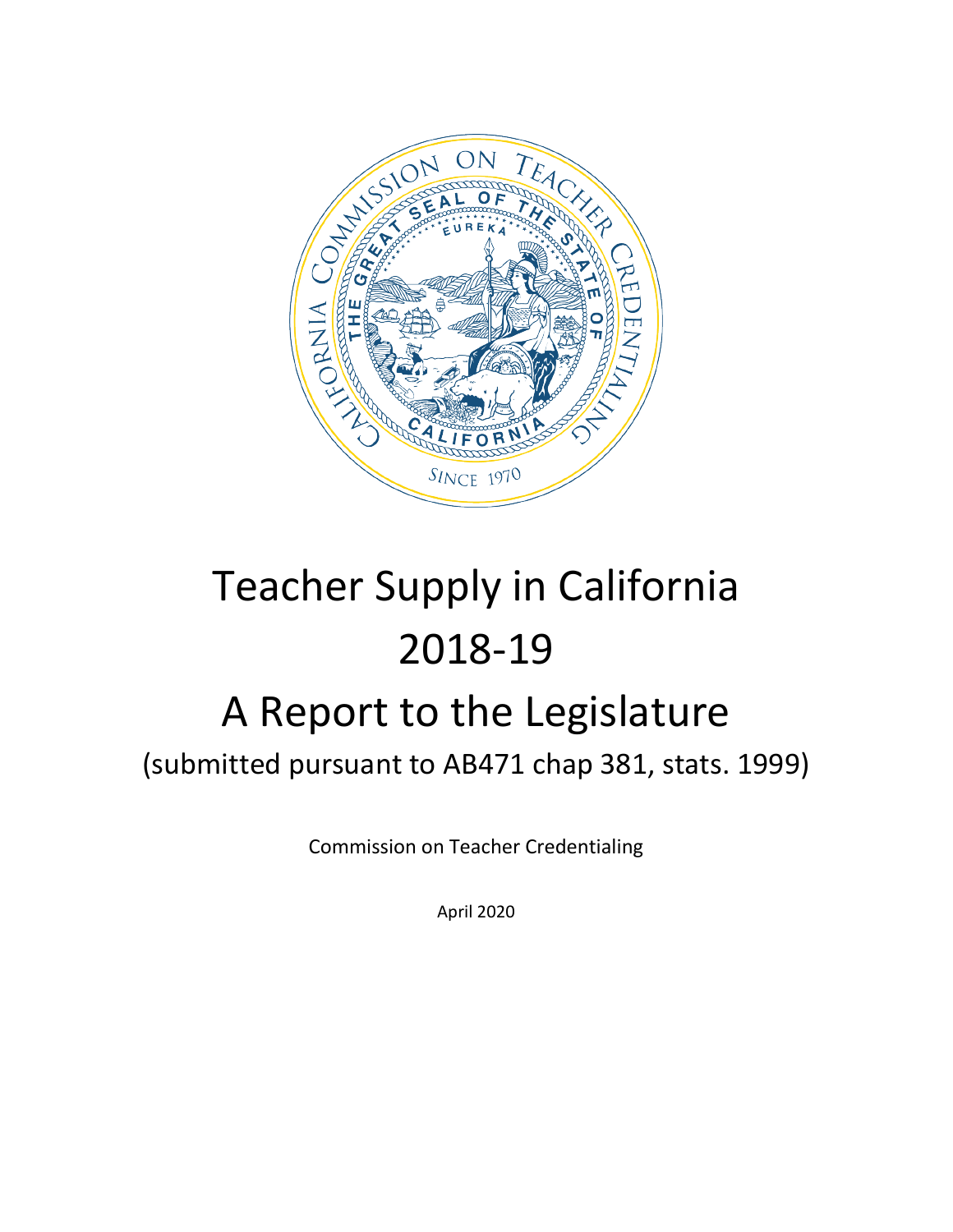This report, like other publications of the Commission on Teacher Credentialing, is not copyright. It may be reproduced in the public interest, but proper attribution is requested.

Commission on Teacher Credentialing 1900 Capitol Avenue Sacramento, California 95811

This handbook is available on the Commission's website.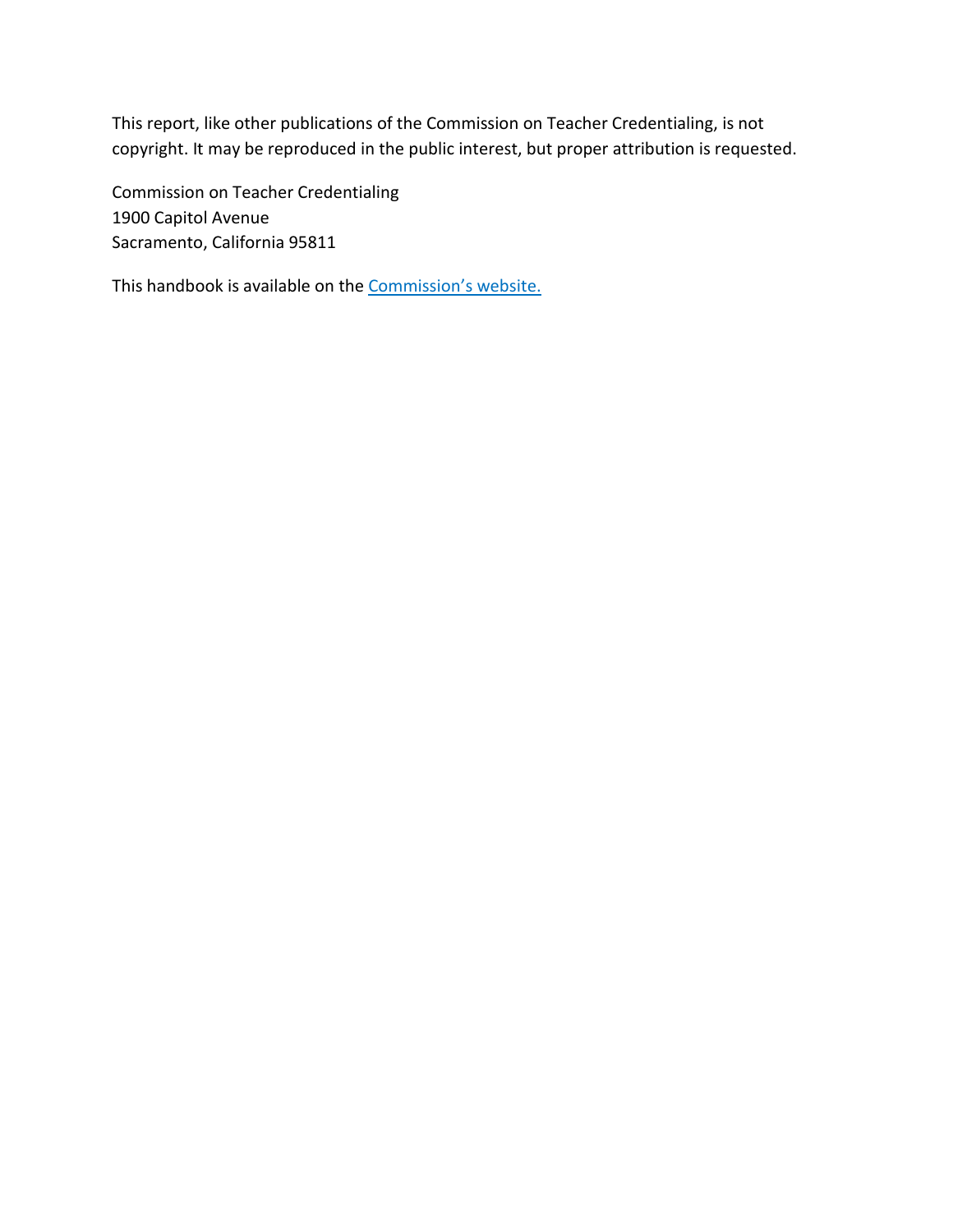# **State of California Commission on Teacher Credentialing**

Mary Vixie Sandy, Executive Director

This list reflects the composition of the Commission at the time of adoption of the Teacher Supply Report, 2018-19. Current membership of the Commission is available on the Members [of the Commission](https://www.ctc.ca.gov/commission/commissioners) webpage.

| <b>Commission Member</b>          | Representing                                                       |
|-----------------------------------|--------------------------------------------------------------------|
| Tine Sloan, Chair                 | <b>Faculty Member Representative</b>                               |
| Alicia Hinde, Vice Chair          | <b>Teacher Representative</b>                                      |
| Kathleen Allavie                  | School Board Member Representative                                 |
| <b>Kirsten Barnes</b>             | Non-Administrative Services Credential<br>Representative           |
| C. Michael Cooney                 | <b>Public Representative</b>                                       |
| Marysol De La Torre-Escobedo      | <b>Teacher Representative</b>                                      |
| Johanna Hartwig                   | <b>Public Representative</b>                                       |
| Terri Jackson                     | Designee, Superintendent of Public Instruction                     |
| <b>Bonnie Klatt</b>               | <b>Teacher Representative</b>                                      |
| Kevin Kung                        | <b>Teacher Representative</b>                                      |
| <b>Jane Marks</b>                 | <b>Teacher Representative</b>                                      |
| Cynthia Marten                    | School Administrator Representative                                |
| <b>Monica Martinez</b>            | <b>Public Representative</b>                                       |
| Haydee Rodriquez                  | <b>Teacher Representative</b>                                      |
| David Simmons                     | Human Resources Administrator Representative                       |
| <b>Ex-Officio Representatives</b> | Representing                                                       |
| Kathryn Williams Browne           | <b>California Community Colleges</b>                               |
| Annamarie Francois                | University of California                                           |
| Marquita Grenot-Scheyer           | California State University                                        |
| <b>Andrew Wall</b>                | Association of Independent California Colleges and<br>Universities |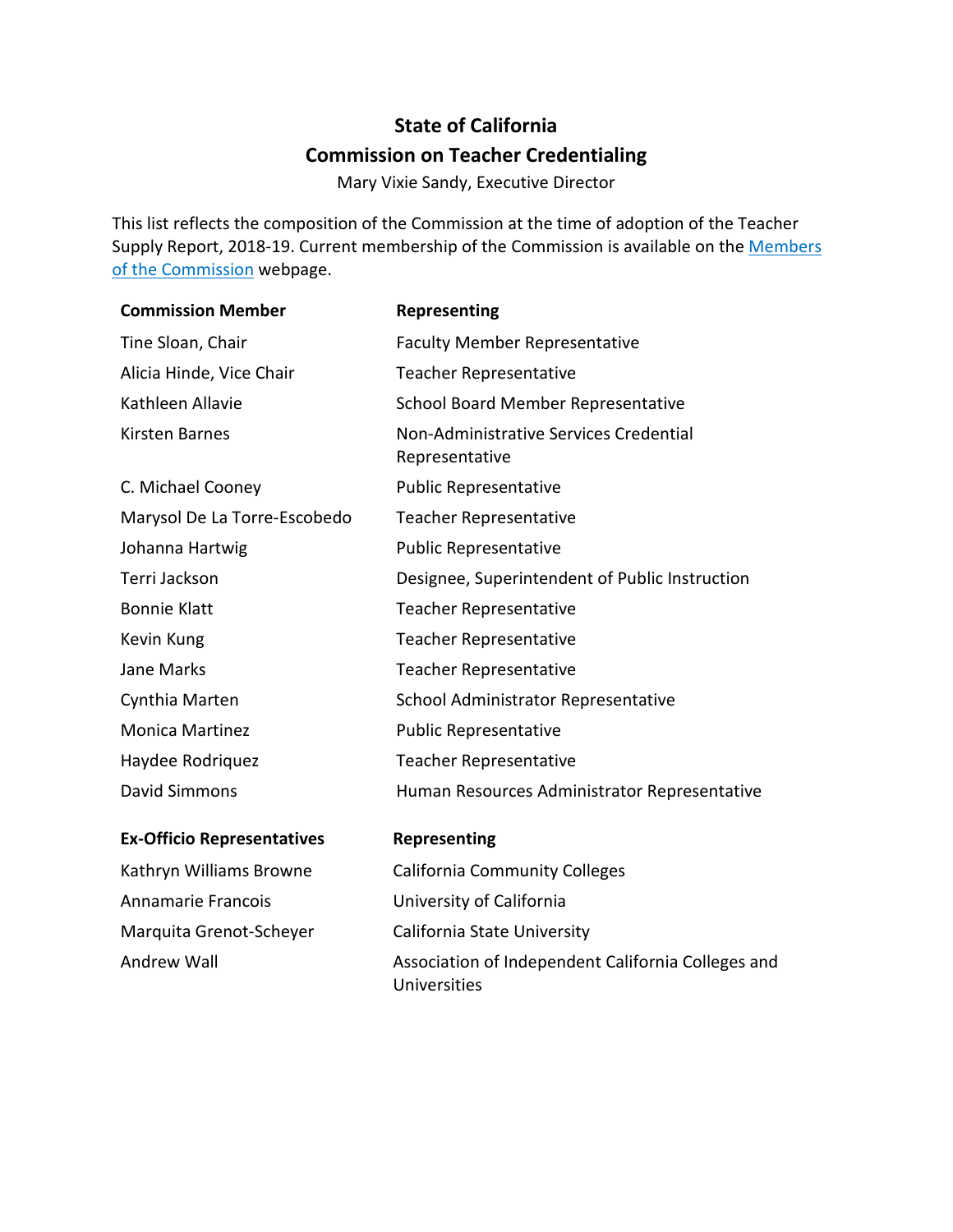# **Table of Contents**

| Distribution of Credentials Issued by Preparation Pathway and Type of Program Sponsor  7 |
|------------------------------------------------------------------------------------------|
| Teachers Prepared Through Alternative Pathways (Intern Programs)  8                      |
| Other Types of Teaching Credentials Issued: Designated Subjects Career Technical         |
| Other Types of Teaching Credentials Issued: Designated Subjects Special Subjects         |
| Future Teacher Supply Indicator: Teacher Preparation Program Enrollment Data 13          |
|                                                                                          |
|                                                                                          |
| Comparison of Fully Credentialed Teachers Serving in California Public Schools  22       |
| Demographic Data: Average Age of Holders of New Teaching Credentials  23                 |
| Demographic Data: Gender and Ethnicity Distribution of Current Teaching Workforce  23    |
|                                                                                          |
|                                                                                          |
|                                                                                          |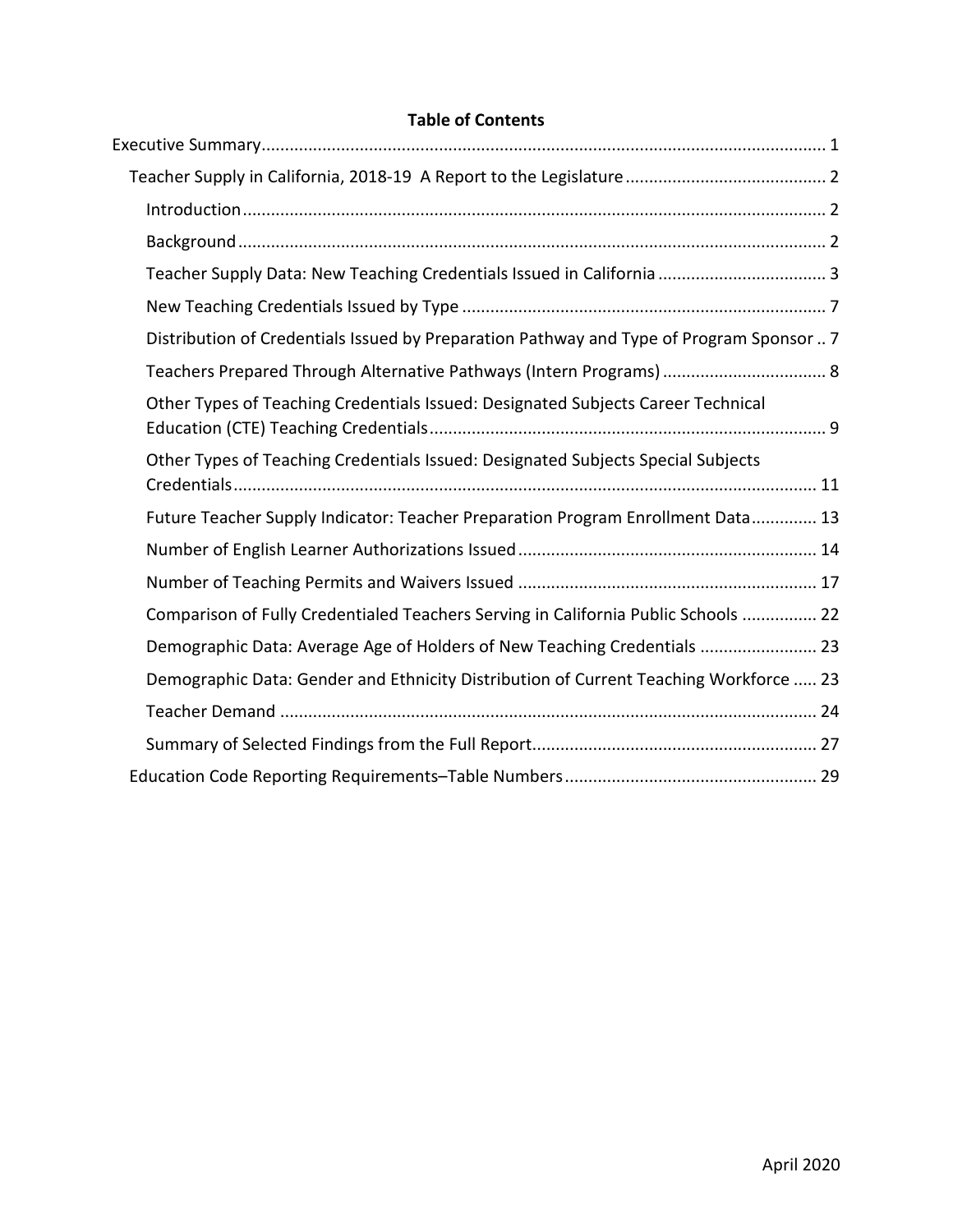#### **Executive Summary**

<span id="page-4-0"></span>Determining teacher supply in California is essential for policymakers as they analyze how current statutes and policies impact teacher recruitment, teaching incentives and teacher preparation. This report provides data collected by the Commission on Teacher Credentialing (Commission) and addresses several questions regarding the supply of teachers newly available to teach in California classrooms.

Education Code §44225.6 (Assembly Bill 471, Chap. 381, Stats. 1999) requires the Commission to report to the Governor and the Legislature each year on the number of teachers who received credentials, authorizations, permits and waivers. The report includes the type and number of documents initially issued authorizing service to teach in California public schools or schools under public contract for fiscal year 2018-19. The report responds to the requirements specified in statute and provides a tool for policymakers and others interested in teacher supply.

This report is organized with the following headings:

- Teacher Supply Data: New Teaching Credentials Issued in California
- New Teaching Credentials Issued by Type
- Distribution of Credentials Issued by Preparation Pathway and Type of Program Sponsor
- Teachers Prepared Through Alternative Certification Pathways (Intern Programs)
- Other Types of Teaching Credentials Issued (Career Technical Education and Designated Subjects Special Subjects)
- Future Teacher Supply Indicator: Teacher Preparation Program Enrollment Data
- Number of English Learner Authorizations Issued
- Number of Teaching Permits and Waivers Issued
- Comparison of Fully Credentialed Teachers Serving in California Public Schools versus New Intern Credentials, Permits, and Waivers Issued
- Demographic Data: Average Age for Holders of New Teaching Credentials
- Demographic Data: Gender and Ethnicity Distribution of Current Teaching Workforce
- Teacher Demand: Estimated Teacher Hires by Region, County, and Subject Areas

Overall findings for the fiscal year 2018-19 are summarized below:

- There was a small increase in the number of newly issued credentials for both Multiple Subject and Single Subject credentials while there was a decrease for Education Specialist credentials.
- After a steady decline in the total number of initial teaching credentials for the past several years, 2018-19 was the fifth year in which there was a small increase over the prior year. The number of initial teaching credentials issued in 2018-19 was higher than the number of initial credentials issued five years ago.
- There was an increase in the number of teaching permits (Short-Term Staff Permit, Provisional Intern Permit, and Limited Teaching Assignment Permit) issued and based on these data it was estimated that there was a decrease of 0.2 percent in the number of fully credentialed teachers serving in California public schools.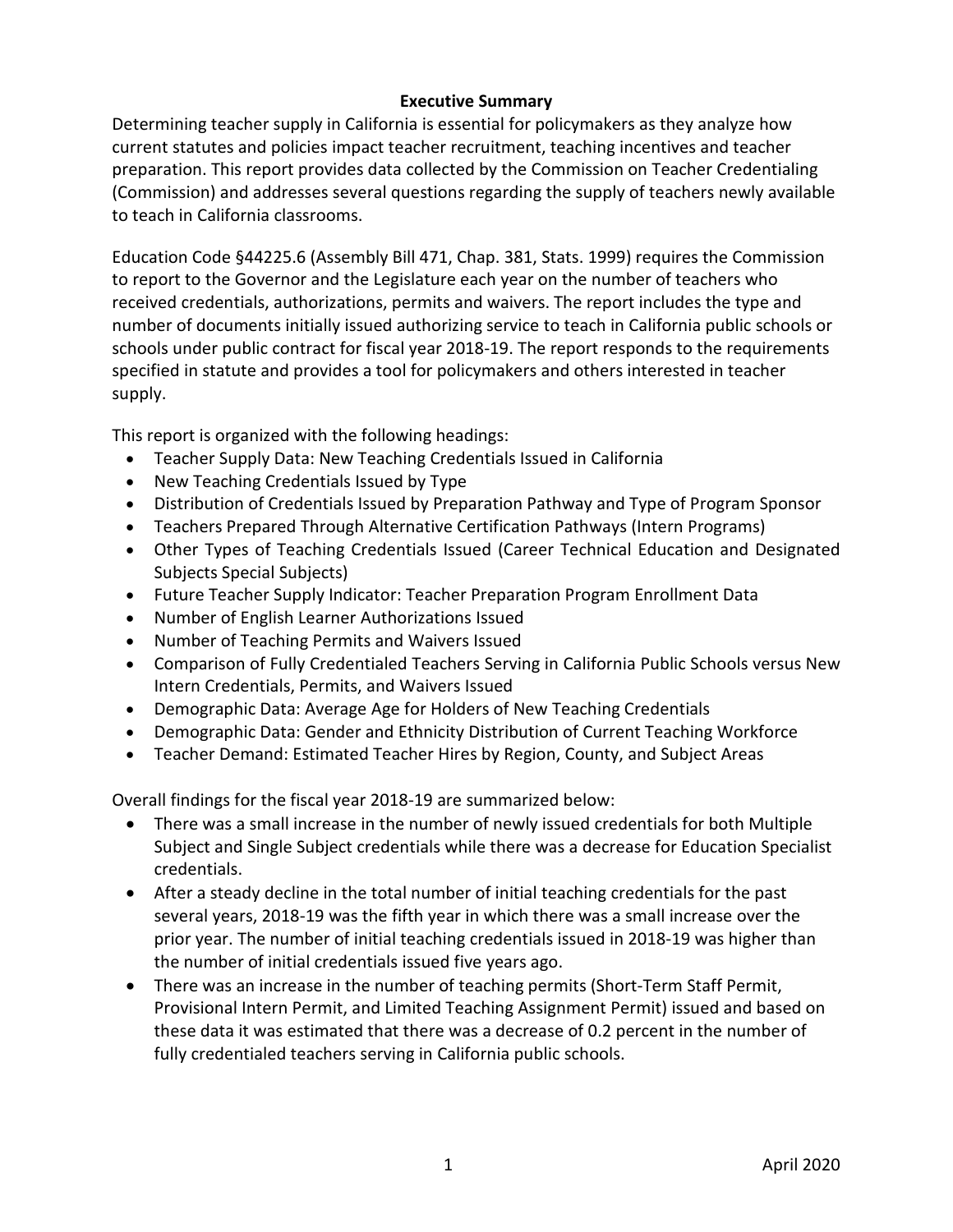# **Teacher Supply in California, 2018-19 A Report to the Legislature**

#### <span id="page-5-1"></span><span id="page-5-0"></span>**Introduction**

This report provides information on Multiple Subject, Single Subject, and Education Specialist credentials awarded by the Commission in 2018-19. The report also includes information on other certificates, authorizations, permits and waivers issued in 2018-19. The summary tables are presented within the report and detailed data tables are provided in the [Appendix.](http://www.ctc.ca.gov/docs/default-source/commission/agendas/2020-04/2020-04-4b-appendix.xlsx) Additional information is available in the dashboards at [Educator Supply Dashboards.](https://www.ctc.ca.gov/commission/reports/data/edu-supl-creds)

| <b>Table</b><br><b>Number</b> | <b>Table Description</b>                                                                                            |
|-------------------------------|---------------------------------------------------------------------------------------------------------------------|
| Table 1                       | Distribution of New Credentials by Type and Institution                                                             |
| Table 1A                      | Distribution of University Intern Credentials by Type and Institution                                               |
| Table 2                       | Distribution of Credentials Recommended by Type and Local Education Agency<br>Program Sponsor                       |
| Table 3                       | Distribution of New Credentials Issued Based on Out-of-State Preparation by Type<br>and Subject                     |
| Table 3A                      | Distribution of Designated Subject Career Technical Education (CTE) Teaching<br>Credentials by Type and Institution |
| Table 3B                      | Distribution of Designated Subject Career Technical Education (CTE) Teaching<br>Credentials by Industry Sector      |
| Table 4                       | Distribution of Credentials, Intern Credentials, Permits, and Waivers by Subject<br>Area                            |
| Table 4A                      | Distribution of English Learner Authorizations Issued on Credentials, Certificates,<br><b>Permits and Waivers</b>   |
| Table 4B                      | Distribution of Permits and Waivers for English Learner Authorizations by County                                    |
| Table 4C                      | Distribution of Permits and Waivers for English Learner Authorizations by County<br>and School District             |
| Table 4D                      | Distribution of Certificates of Completion of Staff Development (CCSD) by<br><b>Recommending Agency</b>             |
| Table 5A                      | Distribution of Intern Credentials, Permits and Waivers by County                                                   |
| Table 5B                      | Distribution of Intern Credentials, Permits and Waivers by County and School<br>District                            |
| Table 5C                      | Distribution of Intern Credentials, Permits and Waivers by County, School District,<br>Type and Subject Area        |

#### <span id="page-5-2"></span>**Background**

Education Code §44225.6 requires the Commission on Teacher Credentialing (Commission) to report to the Governor and Legislature annually regarding teacher supply in California. The requirements of the report are detailed in Education Code §44225.6 (see page 29 of this item) and must include the following: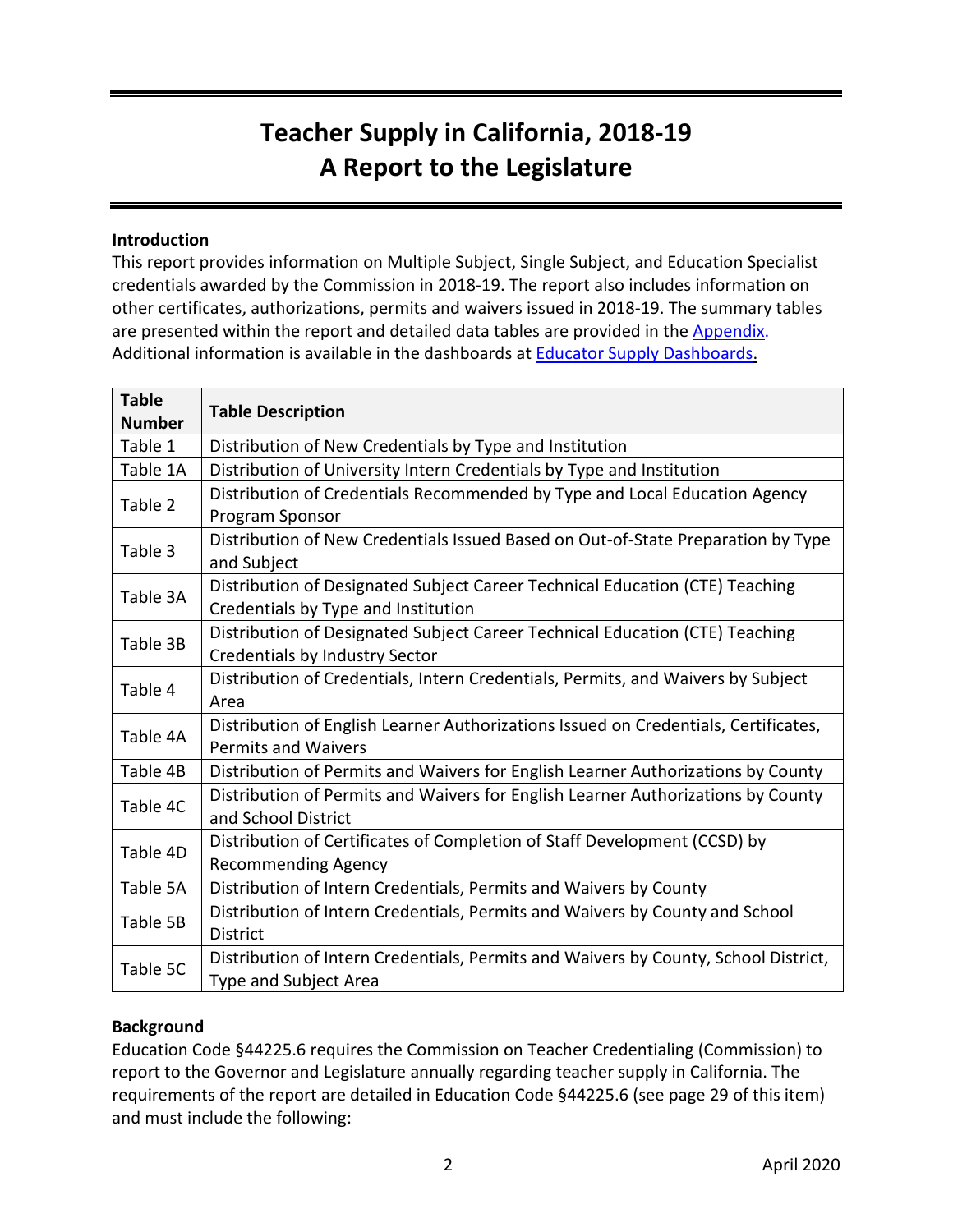- (1) The number of individuals recommended for credentials by institutions of higher education and each type of credential, certificate, or authorization for which they were recommended, including authorizations issued pursuant to Sections 44253.3 and 44253.4.
- (2) The number of individuals recommended by school districts operating district internship programs and each type of credential, certificate, or authorization for which they were recommended, including authorizations issued pursuant to Sections 44253.3 and 44253.4.
- (3) The number of individuals receiving an initial credential based on a program completed outside of California and each type of credential, certificate, or authorization for which they were recommended, including authorizations issued pursuant to Sections 44253.3 and 44253.4.
- (4) The number of individuals receiving an emergency permit, credential waiver, or other authorization that does not meet the definition of a highly qualified teacher under the federal No Child Left Behind Act of 2001 (20 U.S.C. Sec. 6301 et seq. ).
- (5) The number of individuals receiving the certificate of completion of staff development in methods of specially designed content instruction delivered in English pursuant to subdivision (d) of Section 44253.10 and, separately, pursuant to paragraph (1) of subdivision (e) of Section 44253.11.
- (6) Statewide, by county, and by school district, the number of individuals serving in the following capacities and as a percentage of the total number of individuals serving as teachers statewide, in the county, and in the school district:
	- (A) University internship.
	- (B) District internship.
	- (C) Preinternship.
	- (D) Emergency permit.
	- (E) Credential waiver.
	- (F) Preliminary or clear credential.
	- (G) An authorization, other than those listed in this paragraph, that does not meet the definition of a highly qualified teacher under the federal No Child Left Behind Act of 2001 (20 U.S.C. Sec. 6301 et seq.) by category of authorization.
	- (H) An authorization issued pursuant to Section 44253.3.
	- (I) Certificates or authorizations issued pursuant to Section 44253.3, 44253.4, 44253.10, or 44253.11, if available.
	- (J) The number of individuals serving English learner pupils in settings calling for English language development, in settings calling for specially designed academic instruction in English, or in primary language instruction, without the appropriate authorization under Section 44253.3, 44253.4, 44253.10, or 44253.11, or under another statute, if available. The commission may utilize data from the department's Annual Language Census Survey to report the data required pursuant to this paragraph.
- (7) The specific subjects and teaching areas in which there are a sufficient number of new holders of credentials to fill the positions currently held by individuals with emergency permits.

# <span id="page-6-0"></span>**Teacher Supply Data: New Teaching Credentials Issued in California**

Teachers may earn a California teaching credential through a variety of programs offered by an institution of higher education (IHE) or through intern programs offered by a school district, county office of education, or a consortium of local education agencies (LEAs). All teacher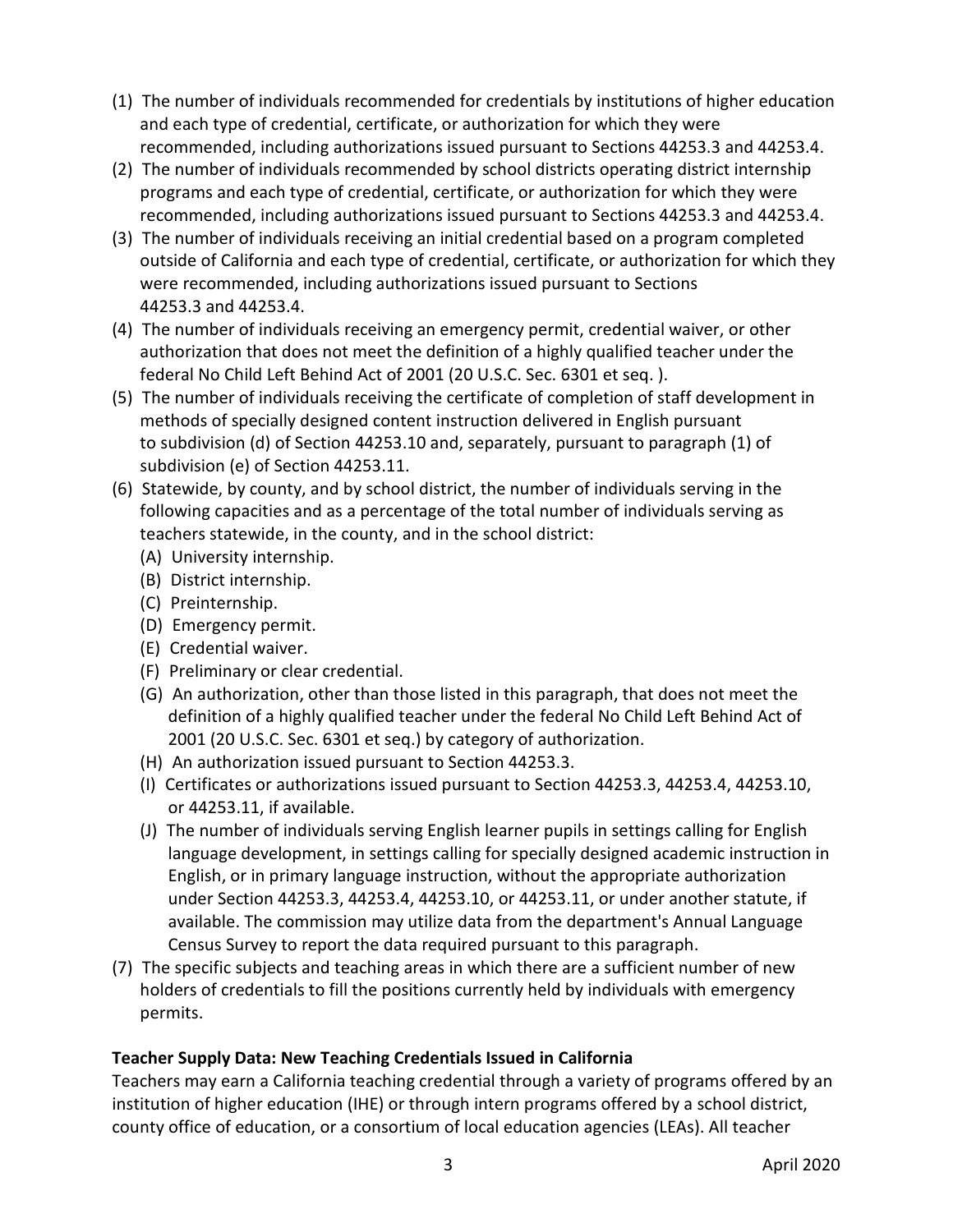preparation programs must meet the same teacher preparation standards and be accredited by the Commission. Teachers prepared in other states may obtain a California credential based on their certification in another state or with different options available depending on their years of teaching experience. In 2007, Senate Bill (SB) 1209 (Chap. 517, Stats. 2006) streamlined the process for teachers prepared out-of-state to obtain a credential in California.

Figure 1 shows the numbers of teachers initially issued a California teaching credential for fiscal years 2014-15 through 2018-19. The numbers reflect the number of teachers earning a first time or new type of credential, which may not be their initial credential in California. There has been a steady increase in the number of new teaching credentials issued in the past five years.



**Figure 1: Total New Teaching Credentials Issued in California, 2014-15 to 2018-19**

The following tables show the types of teaching credentials earned in California through the various pathways – California IHE programs, school district/county office of education programs, and teachers prepared in other states and countries. Each table presents data for the past five years and the last column in each table indicates the percent change in the number of teaching credentials issued between 2017-18 and 2018-19.

Table A displays the number of new teaching credentials issued for the past five years. In 2018- 19, California IHE programs issued 12,787 credentials, California District Intern programs issued 553 credentials, and 3,679 credentials were issued to teachers who were prepared Out-of-State/Out-of-Country. In 2018-19, the number of new credentials issued for California IHEprepared increased by five (5) percent and for California District-Prepared by 35.5 percent. There was a decrease of 6.4 percent in the number of credentials issued to Out-of-State/Out-of-Country-Prepared teachers. Overall, when all three pathways are combined, there was an increase of 3.1 percent in the number of new teaching credentials between 2017-18 and 2018- 19.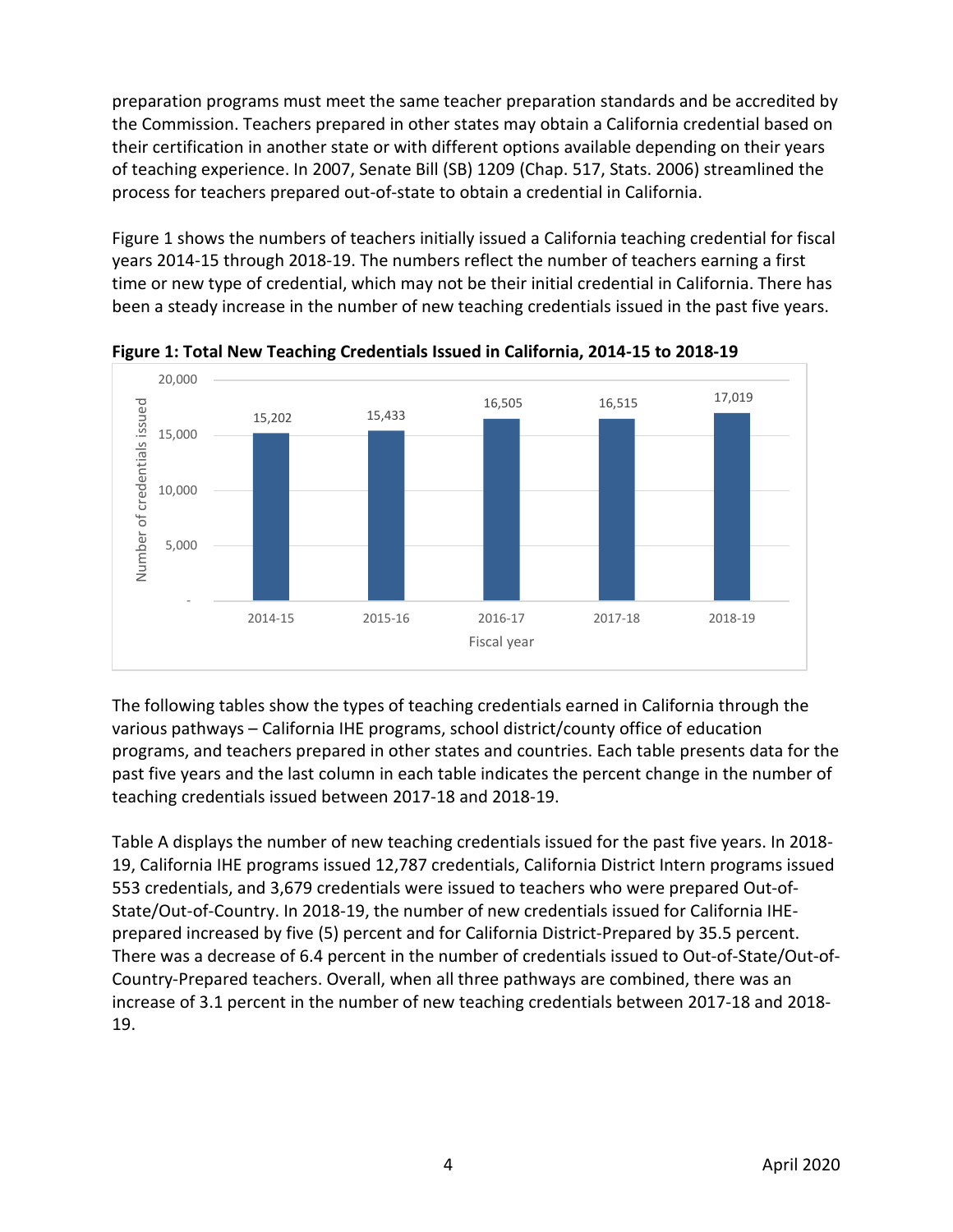|                          |         |         |         |         |         | Percent            |
|--------------------------|---------|---------|---------|---------|---------|--------------------|
|                          |         |         |         |         |         | <b>Change from</b> |
| Pathway Type             | 2014-15 | 2015-16 | 2016-17 | 2017-18 | 2018-19 | 2017-18            |
| California IHE-Prepared* | 11,215  | 11,105  | 11,752  | 12,178  | 12,787  | 5.0%               |
| District-Prepared**      | 308     | 346     | 570     | 408     | 553     | 35.5%              |
| Out-of-State/            | 3,679   | 3,982   | 4,183   | 3,929   | 3,679   | $-6.4%$            |
| Out-of-Country Prepared  |         |         |         |         |         |                    |
| Total                    | 15,202  | 15,433  | 16,505  | 16,515  | 17,019  | 3.1%               |

**Table A: New Teaching Credentials Issued in California by Pathway, 2014-15 to 2018-19**

*\*IHE prepared includes both traditional and intern delivery models. \*\*District prepared includes only the intern delivery model.*

This report focuses on three basic types of teaching credentials issued by the Commission for service in K-12 academic settings:

- Multiple Subject teaching credentials authorize service in self-contained classrooms that are commonly offered in most elementary schools and in core settings offered in grades 5 through 8;
- Single Subject teaching credentials authorize service in departmentalized classes that are most commonly offered in middle and high schools; and
- Education Specialist Instruction credentials authorize special education instruction in a variety of settings for students with special needs.

Table B below displays the number of credentials issued by three types of teaching credentials for the past five years. In 2018-19, there were 5,453 Multiple Subject, 5,053 Single Subject, and 2,281 Education Specialist credentials issued. There is an increasing pattern for Multiple Subject and Single Subject teaching credentials: 3.2 percent and 11.1 percent, respectively. Education Specialist credentials issued showed a decrease of 2.7 percent. Overall, when all three types of teaching credentials are combined, there was an increase of five (5) percent between 2017-18 and 2018-19.

| Table B: New Teaching Credentials Issued by California Institutions of Higher Education,* |
|-------------------------------------------------------------------------------------------|
| 2014-15 to 2018-19                                                                        |

|                             |         |         |         |         |         | Percent<br><b>Change from</b> |
|-----------------------------|---------|---------|---------|---------|---------|-------------------------------|
| <b>Credential Type</b>      | 2014-15 | 2015-16 | 2016-17 | 2017-18 | 2018-19 | 2017-18                       |
| Multiple Subject            | 4,710   | 4,667   | 5,071   | 5,283   | 5,453   | 3.2%                          |
| Single Subject              | 4,312   | 4,416   | 4,477   | 4,550   | 5,053   | 11.1%                         |
| <b>Education Specialist</b> | 2,193   | 2,022   | 2,204   | 2,345   | 2,281   | $-2.7%$                       |
| Total                       | 11,215  | 11,105  | 11,752  | 12,178  | 12,787  | 5.0%                          |

*\*IHE prepared includes both traditional and intern delivery models.*

Detailed information on types of credentials issued by higher education segments and individual higher education institutions is available in Table 1 of the Appendix*.*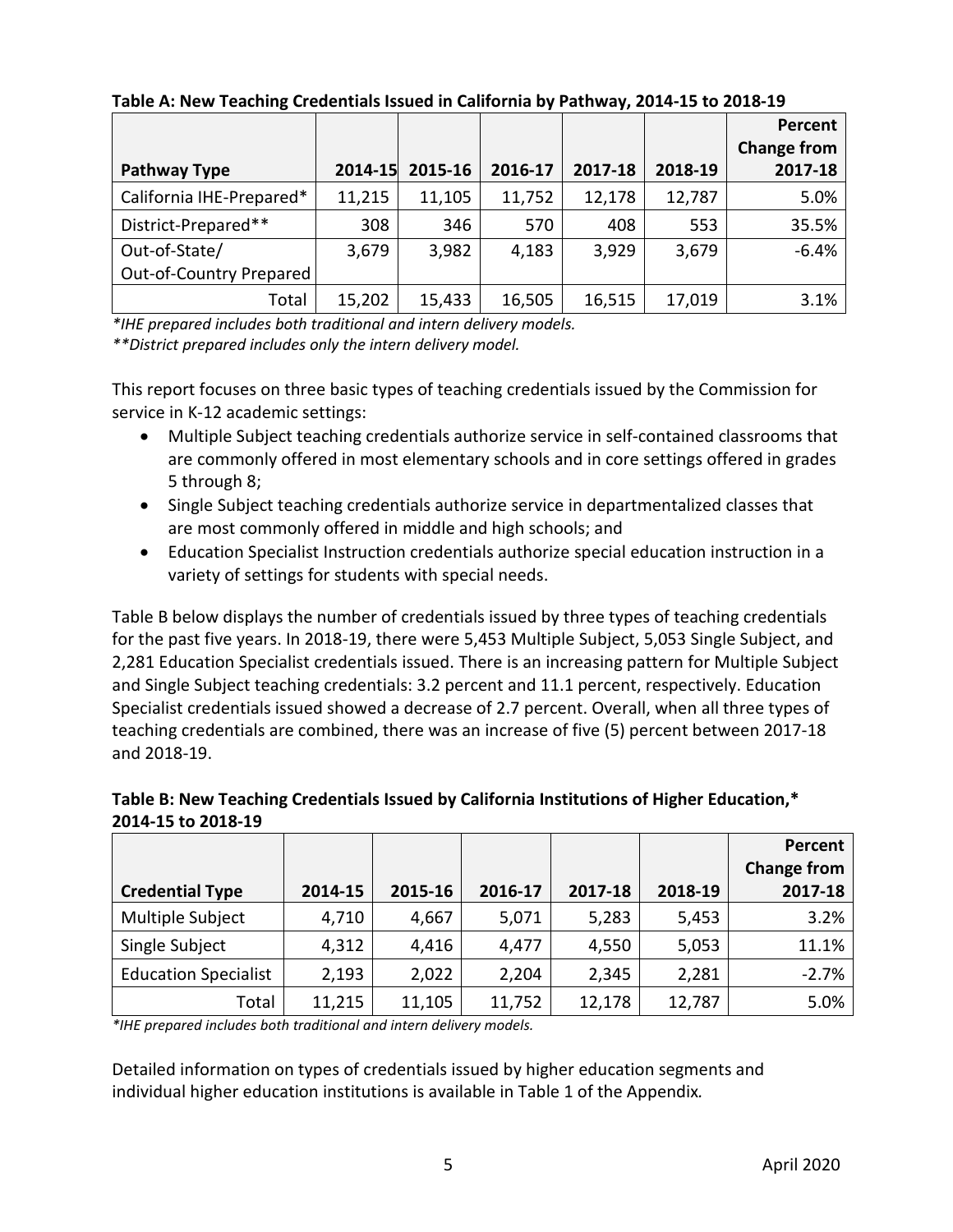Table C provides data on the number of teaching credentials issued to individuals who were prepared within a district/county office of education intern program. In 2018-19, there were 154 Multiple Subject, 150 Single Subject, and 249 Education Specialist credentials issued. There was an increase for all three types of teaching credentials: 2.7 percent for Multiple Subject teaching credentials, 70.5 percent for Single Subject, and 46.5 percent for Education Specialist credentials. Overall, when all three types of teaching credentials are combined, there was an increase of 35.5 percent between 2017-18 and 2018-19.

| <b>Credential Type</b>      | 2014-15 | 2015-16 | 2016-17 | 2017-18 | 2018-19 | Percent<br><b>Change from</b><br>2017-18 |
|-----------------------------|---------|---------|---------|---------|---------|------------------------------------------|
| Multiple Subject            | 37      | 56      | 82      | 150     | 154     | 2.7%                                     |
| Single Subject              | 75      | 92      | 108     | 88      | 150     | 70.5%                                    |
| <b>Education Specialist</b> | 196     | 198     | 380     | 170     | 249     | 46.5%                                    |
| Total                       | 308     | 346     | 570     | 408     | 553     | 35.5%                                    |

**Table C: New Teaching Credentials Issued by Type for Candidates Prepared in District/County Office of Education Intern Programs, 2014-15 to 2018-19**

Detailed information on types of credentials issued by district/county office of education intern programs is available in Table 2 of the Appendix.

Table D provides data on the number of credentials issued to teachers who were trained Outof-State and Out-of-Country. In 2018-19, there were 1,518 Multiple Subject, 1,435 Single Subject, and 726 Education Specialist credentials issued to these applicants. There were decreases for Multiple Subject and Single Subject teaching credentials: 8.3 percent and 10.6 percent, respectively. However, there was an increase of 8.7 percent for Education Specialist credentials issued. Overall, when all three types of teaching credentials are combined, there was a decrease of 6.4 percent between 2017-18 and 2018-19.

| Table D: New California Teaching Credentials Issued for Individuals Prepared Out-of-State and |
|-----------------------------------------------------------------------------------------------|
| Out-of-Country, 2014-15 to 2018-19                                                            |

| <b>Credential Type</b>      | 2014-15 | 2015-16 | 2016-17 | 2017-18 | 2018-19 | Percent<br><b>Change from</b><br>2017-18 |
|-----------------------------|---------|---------|---------|---------|---------|------------------------------------------|
| Multiple Subject            | 1,532   | 1,713   | 1,756   | 1,656   | 1,518   | $-8.3%$                                  |
| Single Subject              | 1,572   | 1,623   | 1,709   | 1,605   | 1,435   | $-10.6%$                                 |
| <b>Education Specialist</b> | 575     | 646     | 718     | 668     | 726     | 8.7%                                     |
| Total                       | 3,679   | 3,982   | 4,183   | 3,929   | 3,679   | $-6.4%$                                  |

Detailed information on types of credentials issued by Out-of-State and Out-of-Country prepared teachers is available in Table 3 of the Appendix.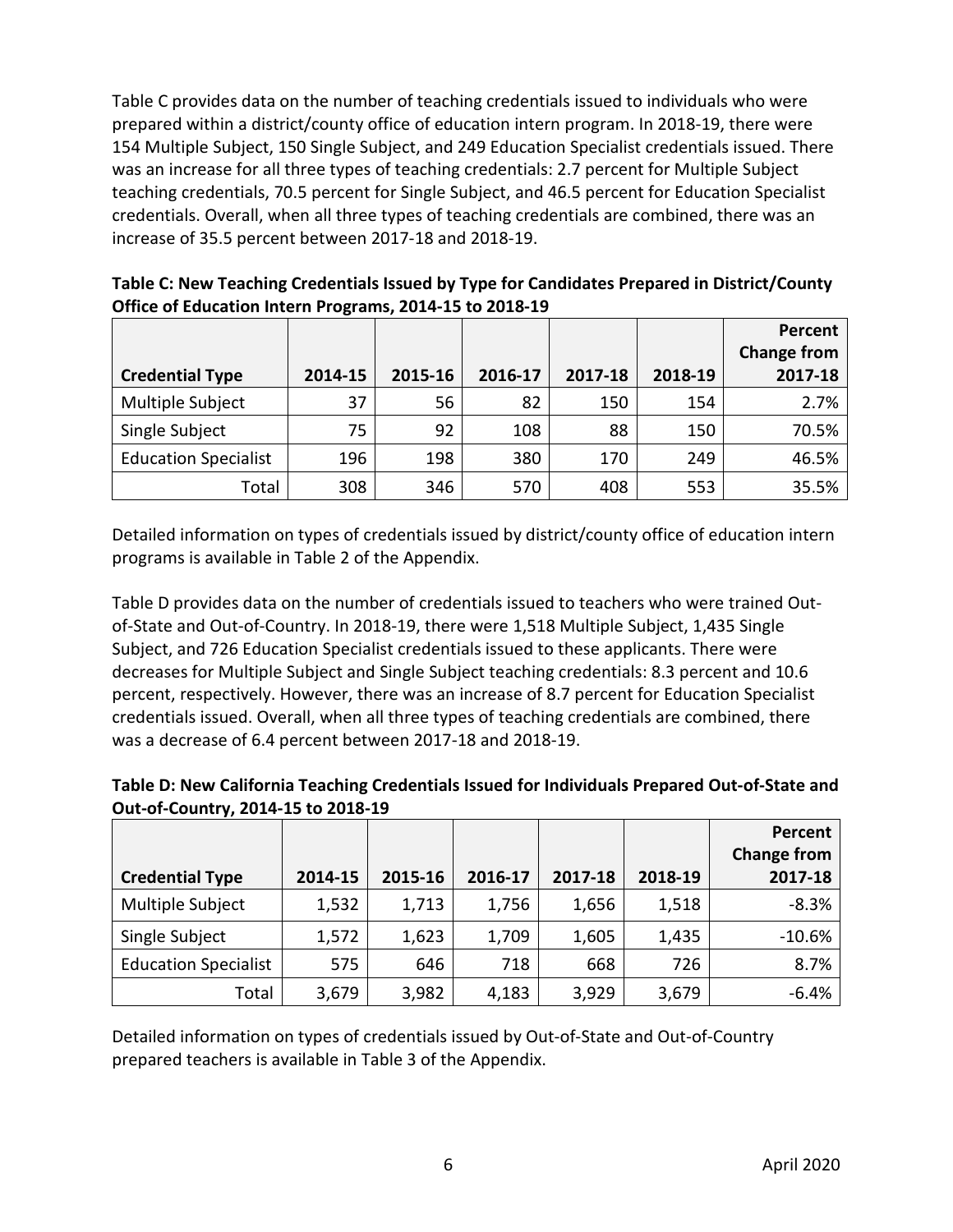# <span id="page-10-0"></span>**New Teaching Credentials Issued by Type**

This section of the report focuses on three basic types of new teaching credentials issued by the Commission for service in California's K-12 classrooms: Multiple Subject, Single Subject, and Education Specialist credentials. As shown in Table E below, of the 17,019 new credentials issued in 2018-19, new Multiple Subject teaching credentials comprised 41.9 percent, Single Subject teaching credentials comprised 39 percent, and Education Specialist teaching credentials comprised the remaining 19.1 percent of the total.

| <b>Credential Type</b>      | <b>Number Issued</b> | <b>Percent of Total</b> |
|-----------------------------|----------------------|-------------------------|
| Multiple Subject            | 7,125                | 41.9%                   |
| Single Subject              | 6,638                | 39.0%                   |
| <b>Education Specialist</b> | 3,256                | 19.1%                   |
| Total                       | 17,019               | 100.0%                  |

#### **Table E: New Teaching Credentials Issued by Type, All Preparation Pathways, 2018-19**

#### <span id="page-10-1"></span>**Distribution of Credentials Issued by Preparation Pathway and Type of Program Sponsor**

Table F displays the number of initial credentials by preparation pathway. There are two subpathways for California IHE-Prepared: the student teaching (traditional) pathway or the alternative (intern) pathway. In the District/County Office Prepared pathway, teacher candidates go through intern programs sponsored by LEAs. In the third pathway, initial credentials are issued to teachers who are trained Out-of-State or Out-of-Country.

California IHEs prepared three-fourths (75.1 percent) of the newly credentialed teachers in California during fiscal year 2018-19. Of the 75.1 percent, 53.1 percent came through the student teaching (traditional) pathway and 22 percent came through the university intern pathway. Teachers prepared in other states or other countries who became credentialed in California comprised 21.6 percent, and the remaining 3.3 percent of teachers were prepared through District/County Office Intern programs.

|                                       |                 |         |                   | <b>Number of</b> |                |
|---------------------------------------|-----------------|---------|-------------------|------------------|----------------|
|                                       | <b>Multiple</b> | Single  | <b>Education</b>  | <b>Total</b>     | <b>Percent</b> |
| <b>Preparation Pathway</b>            | Subject         | Subject | <b>Specialist</b> | credentials      | of Total       |
| California IHE-Prepared (Traditional) | 4,349           | 3,868   | 819               | 9,036            | 53.1%          |
| California IHE-Prepared (Intern)      | 1,104           | 1,185   | 1,462             | 3,751            | 22.0%          |
| District/County Office Prepared       | 154             | 150     | 249               | 553              | 3.3%           |
| (Intern)                              |                 |         |                   |                  |                |
| Out-of-State/Out-of-Country-          | 1,518           | 1,435   | 726               | 3,679            | 21.6%          |
| Prepared                              |                 |         |                   |                  |                |
| <b>Total</b>                          | 7,125           | 6,638   | 3,256             | 17,019           | 100.0%         |

# **Table F: New Credentials Issued by Preparation Pathway and Credential Type, 2018-19**

Table G below displays the distribution of new teaching credentials by preparation pathways for the past five years. More than half were prepared through the California IHE traditional pathway and more than one-fifth through the California university intern pathway. For the California traditional pathway, there has been a decrease of seven (7) percent in the past five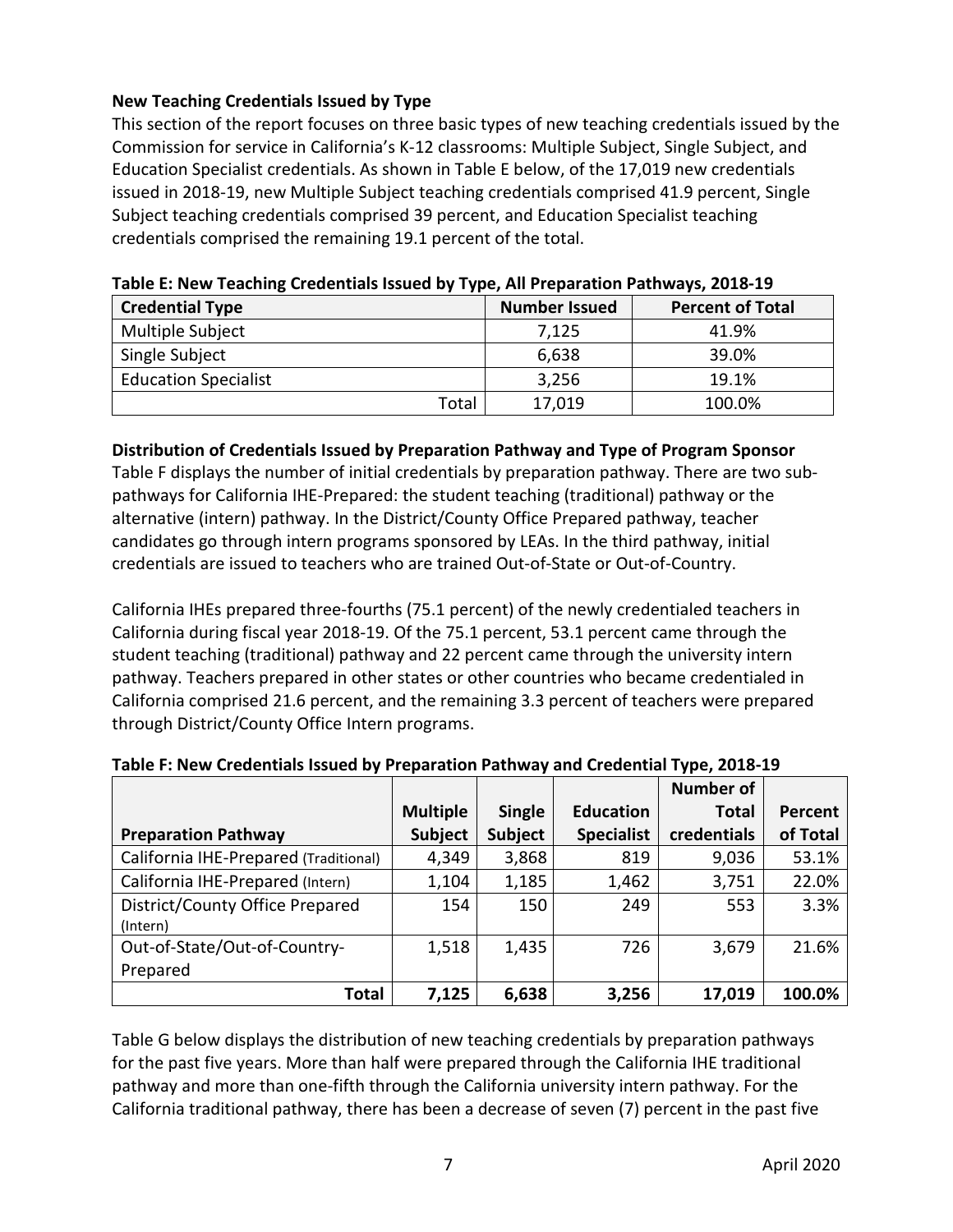years, from 60 percent in 2014-15 to 53 percent in 2018-19. For the California university intern pathway, there has been an increase of eight (8) percent in the past five years, from 14 percent in 2014-15 to 22 percent in 2018-19. The district intern pathway stayed steady at between two (2) and three (3) percent of the total new teaching credentials issued. For the Out-of-State/Outof-Country prepared pathway, there was a decrease of two (2) percent in the past five years, from 24 percent in 2014-15 to 22 percent in 2018-19.

| <b>Preparation Pathway</b>            | 2014-15 | 2015-16 | 2016-17 | 2017-18 | 2018-19 |
|---------------------------------------|---------|---------|---------|---------|---------|
| California IHE-Prepared (Traditional) | 60%     | 57%     | 54%     | 52%     | 53%     |
| California IHE-Prepared (Intern)      | 14%     | 16%     | 18%     | 22%     | 22%     |
| District/County Office Prepared       | 2%      | 2%      | 3%      | 3%      | 3%      |
| (Intern)                              |         |         |         |         |         |
| Out-of-State/Out-of-Country-          | 24%     | 25%     | 25%     | 24%     | 22%     |
| Prepared                              |         |         |         |         |         |
| Total                                 | 100%    | 100%    | 100%    | 100%    | 100%    |

**Table G: New Credentials Issued by Preparation Pathway, 2014-15 to 2018-19**

Table H below provides data on the number of new credentials issued by California IHE colleges and universities. Of the three IHE systems – California State University (CSU), University of California (UC), and Private/Independent colleges and universities – the CSU system prepared nearly half (46.8 percent) of the new credentials in fiscal year 2018-19. Private/Independent Colleges and Universities prepared about another half (46.2 percent) and UC institutions prepared seven (7) percent of the new teachers.

**Table H: New Teaching Credentials Issued by Type of Higher Education System, 2018-19**

|                                              |       | <b>Number of Total</b> | <b>Percent of Total</b> |
|----------------------------------------------|-------|------------------------|-------------------------|
|                                              |       | new credentials        | new credentials         |
| <b>IHE Segment Type</b>                      |       | issued                 | issued                  |
| California State University                  |       | 5,983                  | 46.8%                   |
| University of California                     |       | 895                    | 7.0%                    |
| Private/Independent College and Universities |       | 5,909                  | 46.2%                   |
|                                              | Total | 12,787                 | 100.0%                  |

# <span id="page-11-0"></span>**Teachers Prepared Through Alternative Pathways (Intern Programs)**

California offers a variety of preparation pathways to provide flexibility for individuals interested in becoming teachers. The traditional pathway to teaching typically comprises up to two years of post-baccalaureate preparation courses, including field experience and student teaching or teacher residency. Alternative pathways such as intern delivery models allow subject matter-competent candidates to complete preservice preparation and begin service as the teacher of record in a paid position while completing the additional preparation coursework and field experience.

Many IHEs offering teacher preparation programs also offer an intern program, while a school district, county office of education, or a consortium of LEAs may only offer intern preparation programs. All programs must meet the same Commission-adopted standards and must be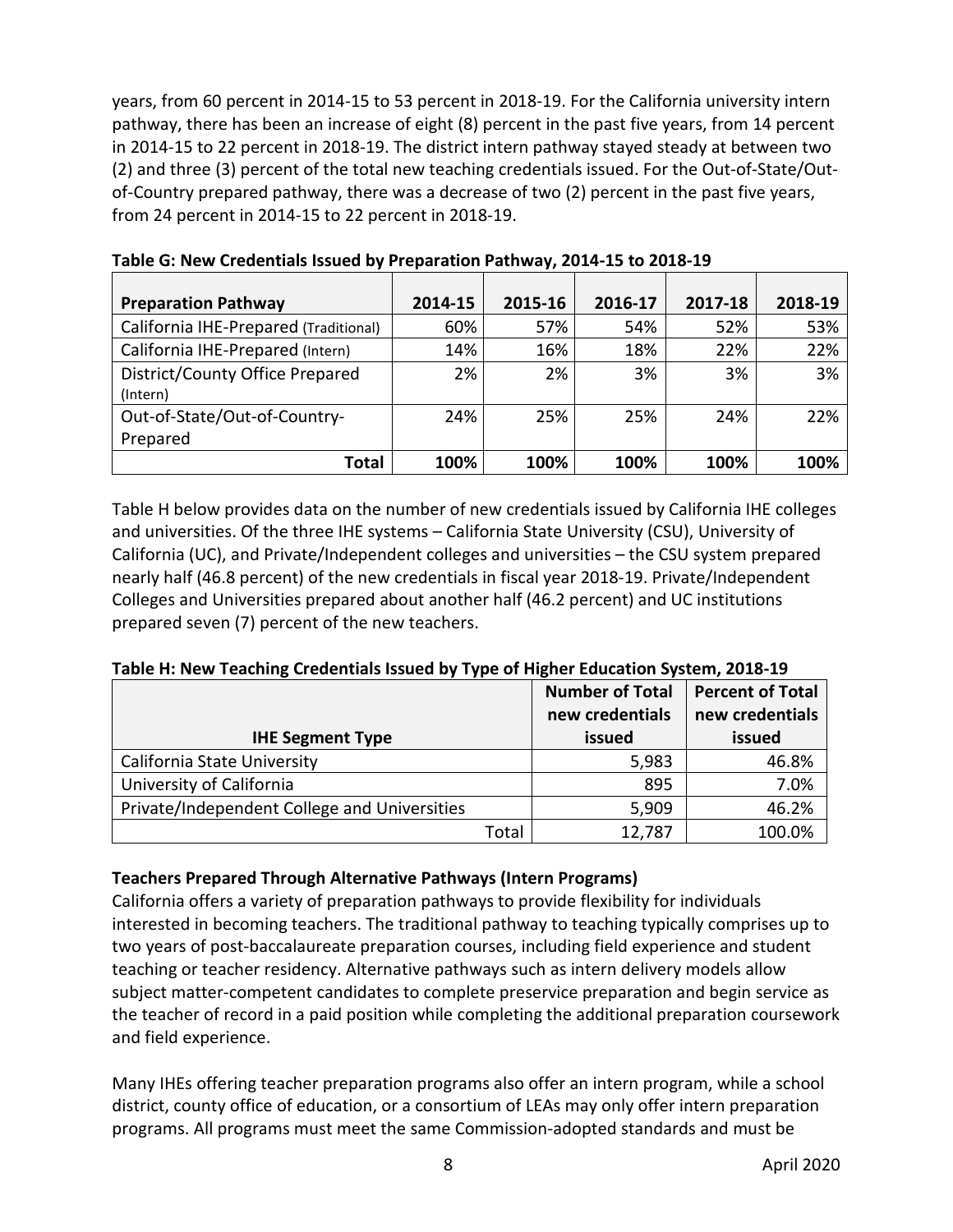approved by the Commission. Each program must demonstrate how it prepares interns prior to their classroom service as well as how the program's interns are supervised, mentored and assessed in addition to providing continued teacher preparation coursework for the interns.

Table I below displays the number of intern credentials issued based on both IHE and school district/county office of education (COE) programs over a five-year period. In 2018-19, there were 4,346 university intern and 818 district intern credentials issued. There has been a steady increase in the past five years for university intern credentials. After a steady increase in the first four years there was a decline between 2017-18 and 2018-19 for the district/COE intern credentials. The number of university intern numbers increased by 7.6 percent while the district/COE intern credentials decreased by 7.4 percent. Overall, when both types of intern credentials are combined, there was an increase of 4.9 percent between 2017-18 and 2018-19.

| <b>Intern Type</b>  | 2014-15 | 2015-16 | 2016-17 | 2017-18 | 2018-19 | Percent<br><b>Change from</b><br>2017-18 |
|---------------------|---------|---------|---------|---------|---------|------------------------------------------|
| University Intern   | 2,459   | 3,222   | 3,771   | 4,039   | 4,346   | 7.6%                                     |
| District/COE Intern | 484     | 571     | 585     | 883     | 818     | $-7.4%$                                  |
| Total               | 2,943   | 3,793   | 4,356   | 4,922   | 5,164   | 4.9%                                     |

**Table I: New Intern Credentials Issued in California, 2014-15 to 2018-19**

Intern programs may be one, two or three years in length. Intern credentials are issued for a length of two years (three years for an Education Specialist District Intern). Therefore, the data in Table I represents only those intern credentials initially issued in that fiscal year, and not the total population of interns holding a valid document and serving in California public schools. Upon successful completion of an intern program, candidates are recommended for a preliminary teaching credential.

Detailed information on types of intern credentials issued by higher education systems and individual IHEs are available in Table 1A of the Appendix.

# <span id="page-12-0"></span>**Other Types of Teaching Credentials Issued: Designated Subjects Career Technical Education (CTE) Teaching Credentials**

Substantial changes have been made to both the structure and the requirements for the issuance of Designated Subjects (DS) teaching credentials over the past five years. Previously, the Commission issued DS Vocational Education teaching credentials in 175 different subject areas aligned with a variety of occupations. The provisions of Senate Bill 52 (Chap. 520, Stats. 2007) and Senate Bill 1104 (Chap. 576, Stats. 2008), as well as several recommendations made by the Commission-appointed Career Technical Education (CTE) advisory panel, led to significant changes and restructuring for these credentials. The most significant changes included an update in the title from (DS) Vocational Education to Career Technical Education and a reduction of the 175 vocational subjects listed on the DS Vocational Education teaching credential to 15 broad "industry sectors." During the transition between the various bills and regulations, the Commission issued eight different types of Designated Subjects CTE and Vocational Education teaching credentials between January 1, 2009 and August 31, 2013.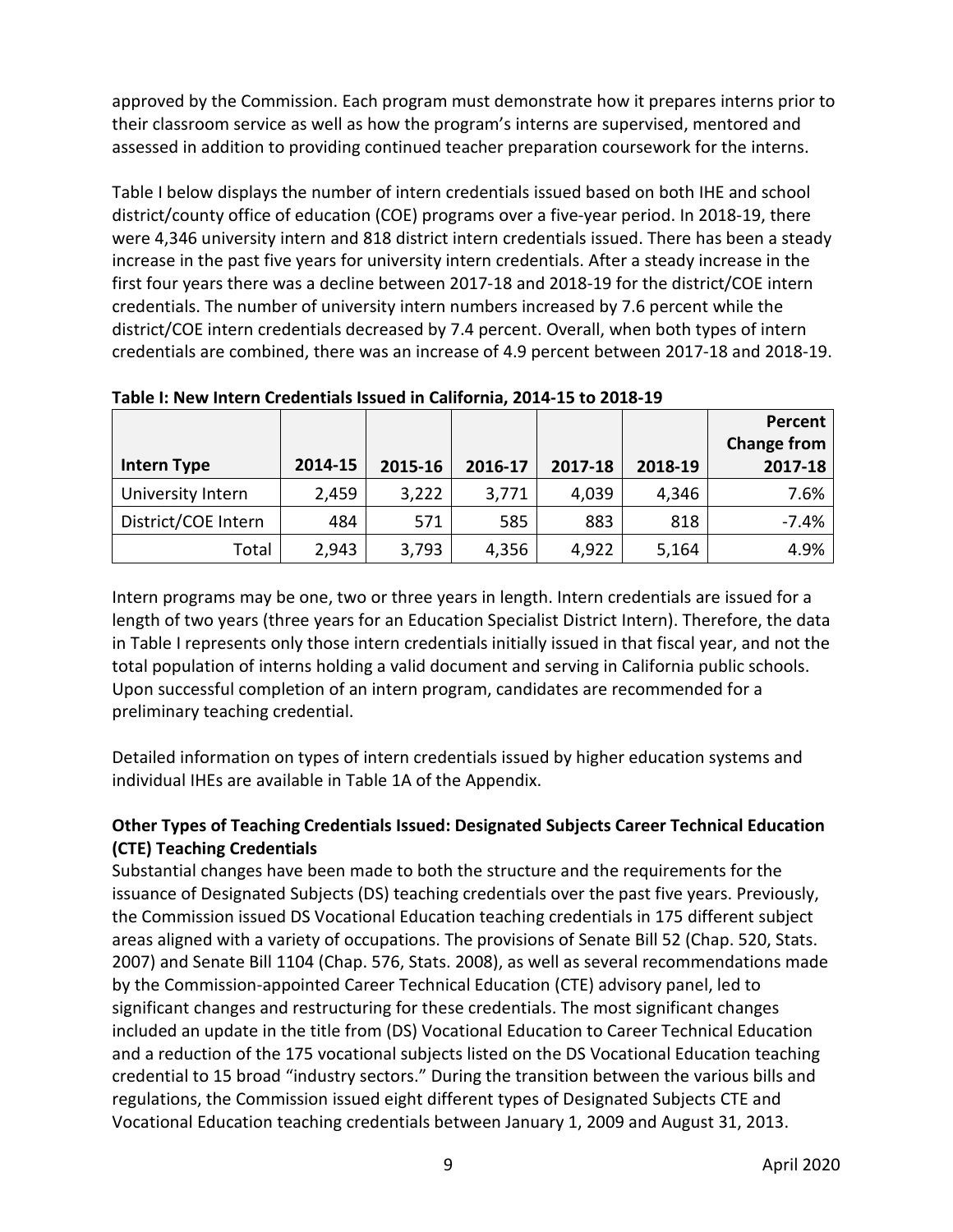Since January 1, 2009, the Commission has had the authority to issue a Three-Year Preliminary DS CTE Teaching Credential upon recommendation by a CTE program sponsor approved under the revised standards. The *Standards of Quality and Effectiveness for Career Technical Education Teachers* were adopted by the Commission in August 2008. This report focuses on data only for the DS CTE teaching credential issued in the 15 industry sectors.

The **Preliminary** Designated Subjects CTE teaching credential authorizes the holder to teach in the subject or subjects named on the credential in grades twelve and below and in classes organized primarily for adults in career technical education, trade or vocational courses. The **Clear** Designated Subjects CTE teaching credential retains the same authorization but also includes an authorization to provide Specially Designed Academic Instruction in English (SDAIE) for students identified as English learners within career technical education, trade or vocational courses.

The Preliminary credential is valid for three years, providing time for the educator to complete a Commission-accredited program and all requirements for the Clear credential. The Clear credential is valid for five years and must be renewed every five years.

Available subjects, also known as "industry sectors" are as follows:

- Agriculture and Natural Resources
- Arts, Media, and Entertainment
- Building and Construction Trades
- Business and Finance
- Education, Child Development, and Family Services
- Energy, Environment, and Utilities
- Engineering and Architecture
- Fashion and Interior Design
- Health Science and Medical Technology
- Hospitality, Tourism, and Recreation
- Information and Communication Technologies
- Manufacturing and Product Development
- Marketing, Sales, and Service
- Public Services
- Transportation

Table J below provides data on the number of preliminary CTE credentials issued in the past five years. There was a steady increase in the first three years, but the number has been decreasing starting with 2017-18. The number of preliminary credentials issued decreased by 6.8 percent between 2017-18 and 2018-19. For additional information, see the [CTE Dashboards.](https://www.ctc.ca.gov/commission/reports/data/edu-supl-des-subj)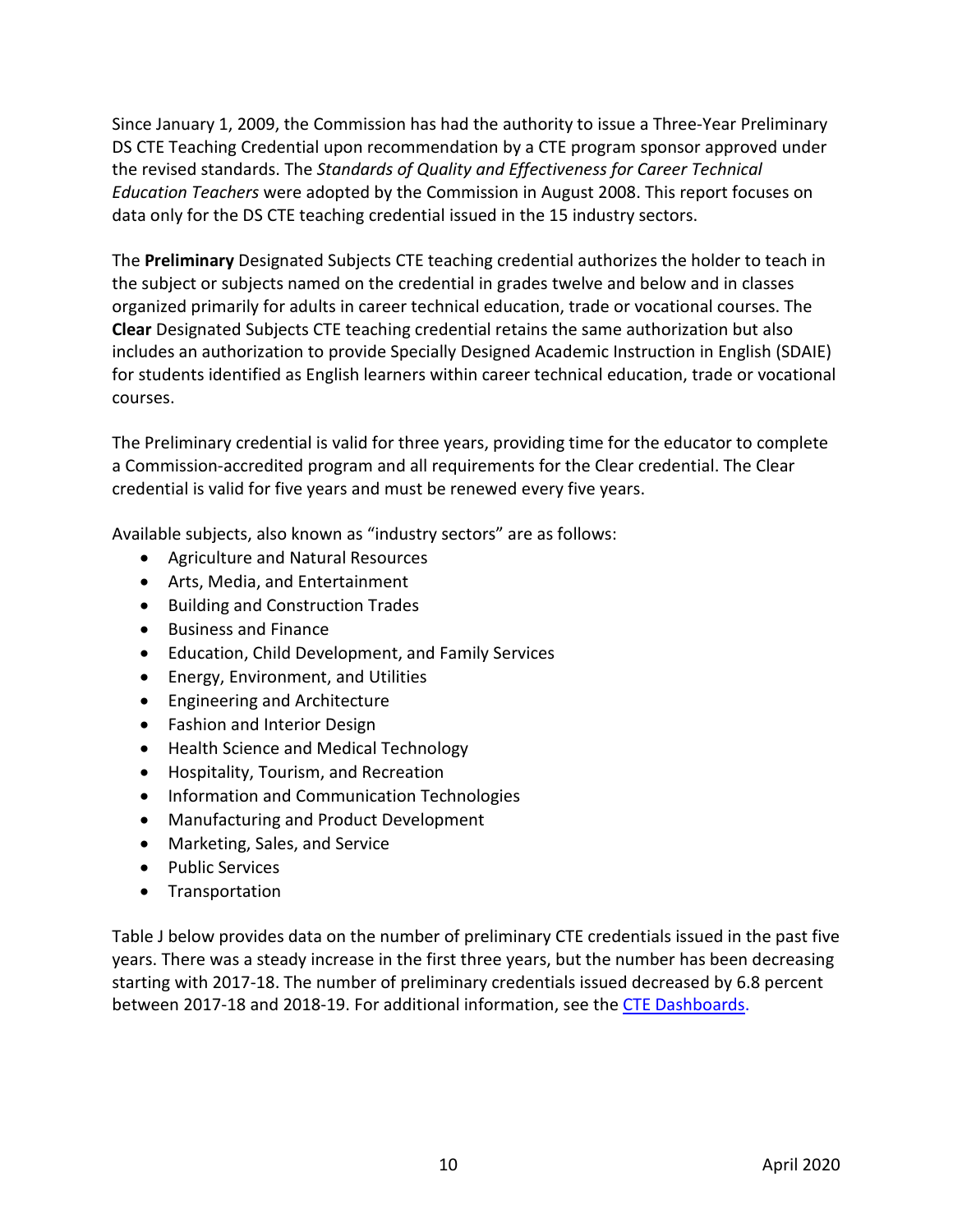|                        |         |         |         |         |         | Percent            |
|------------------------|---------|---------|---------|---------|---------|--------------------|
|                        |         |         |         |         |         | <b>Change from</b> |
| <b>Credential Type</b> | 2014-15 | 2015-16 | 2016-17 | 2017-18 | 2018-19 | 2017-18            |
| Preliminary            | 1,247   | 1,432   | 2,129   | 1,937   | 1,806   | $-6.8%$            |

# **Table J: CTE Credentials Issued: 2014-15 to 2018-19**

*Note: The Preliminary credential is issued after 3 years work experience and early orientation.*

Table K below displays the number of preliminary CTE credentials issued by industry sectors in 2018-19. More than 1,800 CTE preliminary credentials were issued in 15 different industry sectors in 2018-19. Nearly one-fifth of CTE credentials were issued in the industry sector of Arts, Media, and Entertainment (17.1 percent), followed by Information and Communication Technologies (12.2 percent), Education, Child Development, and Family Services (11.7 percent), Business and Finance (11.6 percent), and Health Science and Medical Technology (11.5 percent). Together these five industry sectors accounted for two-thirds of the CTE credentials issued in 2018-19. The following five industry sectors – Marketing, Sales, and Service (7.6 percent), Building and Construction Trades (4.7 percent), Engineering and Architecture (4.5 percent), and Public Service (4.2 percent), Hospitality, Tourism, and Recreation (4.0 percent) accounted for one-fourth of the credentials issued. The remaining credentials were issued in the following five industry sectors: Manufacturing and Product Development (3.7 percent), Agriculture and Natural Resources (2.4 percent), Transportation (2.1 percent), Energy, Environment and Utilities (1.4 percent), and Fashion and Interior Design (1.3 percent) of the credentials issued.

|                                                   | <b>Percent of CTE credentials</b> |
|---------------------------------------------------|-----------------------------------|
| <b>Name of Industry Sector</b>                    | issued by Industry Sector         |
| <b>Agriculture and Natural Resources</b>          | 2.4%                              |
| Arts, Media, and Entertainment                    | 17.1%                             |
| <b>Building and Construction Trades</b>           | 4.7%                              |
| <b>Business and Finance</b>                       | 11.6%                             |
| Education, Child Development, and Family Services | 11.7%                             |
| Energy, Environment, and Utilities                | 1.4%                              |
| <b>Engineering and Architecture</b>               | 4.5%                              |
| Fashion and Interior Design                       | 1.3%                              |
| <b>Health Science and Medical Technology</b>      | 11.5%                             |
| Hospitality, Tourism, and Recreation              | 4.0%                              |
| Information and Communication Technologies        | 12.2%                             |
| Manufacturing and Product Development             | 3.7%                              |
| Marketing, Sales, and Service                     | 7.6%                              |
| <b>Public Services</b>                            | 4.2%                              |
| Transportation                                    | 2.1%                              |

#### **Table K: CTE Preliminary Credentials Issued by Industry Sectors, 2018-19**

# <span id="page-14-0"></span>**Other Types of Teaching Credentials Issued: Designated Subjects Special Subjects Credentials**

The Designated Subjects Special Subjects (DSSS) teaching credentials (Preliminary or Clear) authorizes the holder to teach the subject named on the credential in grades K-12 inclusive, and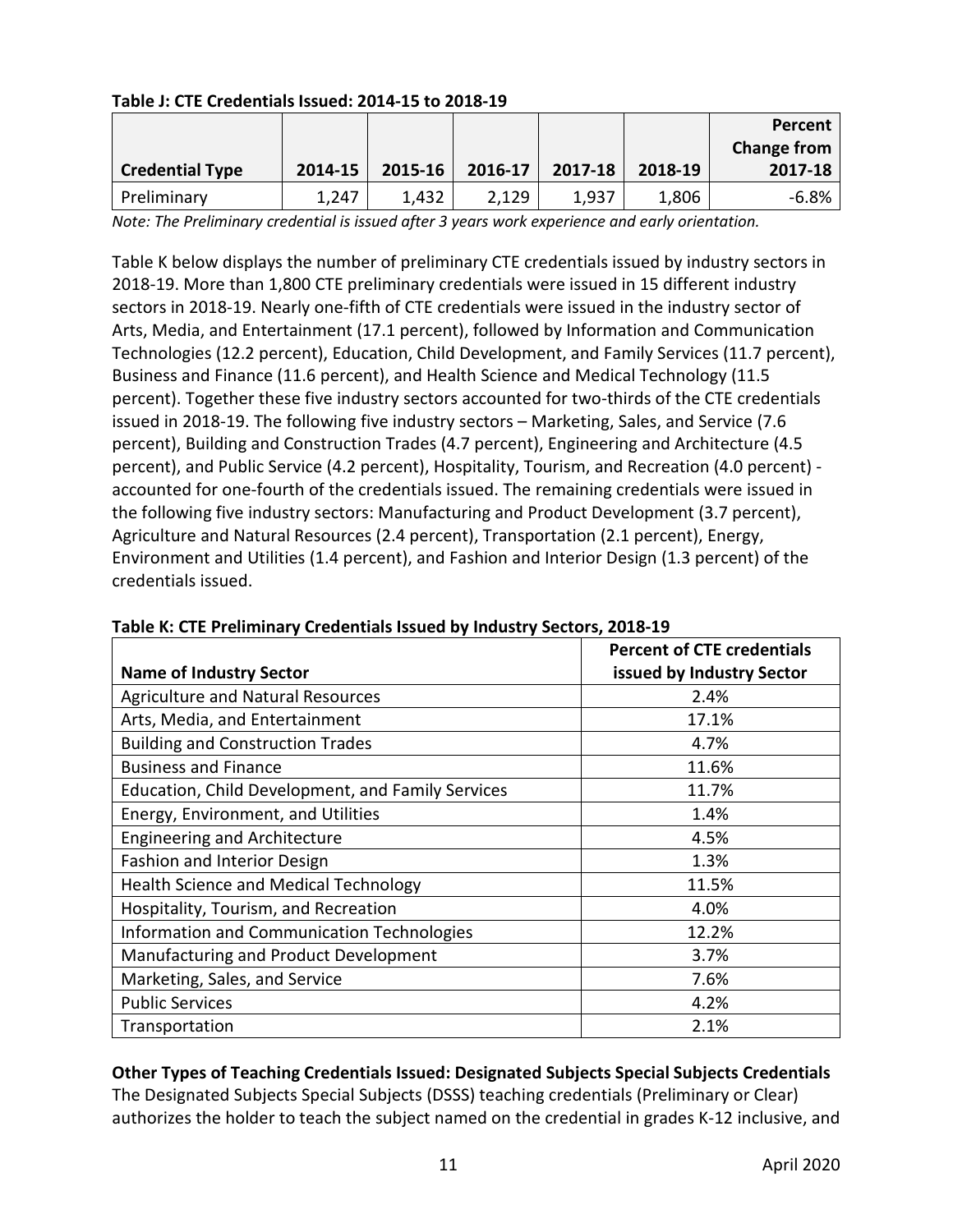in classes organized primarily for adults in six special subjects: Aviation Flight Instruction; Aviation Ground Instruction; Basic Military Drill (BMD); Reserve Officers Training Corps (ROTC); Driver Education and Training; and Limited Driver Training. The majority of DSSS teachers serve in middle school and high school settings.

Changes in regulations for DSSS Teaching Credentials became effective as of January 1, 2015. Candidates for an initial preliminary DSSS credential with a requested issuance date of January 1, 2015 or later must now complete a Commission-approved CTE program of individualized preparation for Preliminary and Clear DSSS credentials. Commission-approved CTE program sponsors have the option of offering the personalized preparation for the DSSS candidates aligned with the CTE program standards. Individuals completing the personalized CTE program will also earn the SDAIE authorization on their Clear credential for serving students identified as English learners.

Table L below provides data on the number of DSSS credentials issued in the past five years. The number of credentials is fairly small and stayed steady for the five years, with a decrease (18 percent) in the number between 2017-18 and 2018-19. For additional information, see the [Designated Subjects Dashboard.](https://www.ctc.ca.gov/commission/reports/data/edu-supl-des-subj)

|  | Table L: Designated Subjects Special Subjects (DSSS) Credentials Issued: 2014-15 to 2018-19 |
|--|---------------------------------------------------------------------------------------------|
|--|---------------------------------------------------------------------------------------------|

|                        |         |         |         |         |         | Percent     |
|------------------------|---------|---------|---------|---------|---------|-------------|
|                        |         |         |         |         |         | Change from |
| <b>Credential Type</b> | 2014-15 | 2015-16 | 2016-17 | 2017-18 | 2018-19 | 2017-18     |
| Preliminary            |         | 51      | 51      | 61      | 50      | -18.0%      |

Table M below displays preliminary DSSS credentials issued by subject area. ROTC represents the highest number of all DSSS credentials issued in each of the five years.

|                                          |             |                |         |         |                | Percent<br><b>Change from</b> |
|------------------------------------------|-------------|----------------|---------|---------|----------------|-------------------------------|
| <b>Credential Type</b>                   | 2014-15     | 2015-16        | 2016-17 | 2017-18 | 2018-19        | 2017-18                       |
| <b>Aviation Flight</b><br>Instruction    | 0           | $\overline{2}$ | 0       |         | 1              | 0.0%                          |
| <b>Aviation Ground</b><br>Instruction    | 0           | $\mathbf 1$    | 1       | 1       | 1              | 0.0%                          |
| <b>Basic Military</b><br>Drill           | 8           | 4              | 7       | 4       | $\overline{2}$ | $-50.0%$                      |
| <b>Limited Driver</b><br><b>Training</b> | $\mathbf 0$ | $\overline{0}$ | 1       | 0       | 0              | 0.0%                          |
| Reserve Officer<br><b>Training</b>       | 43          | 46             | 42      | 56      | 46             | $-17.9%$                      |

#### **Table M: Designated Subjects Special Subjects (DSSS) Credentials Issued by Subject**

*Note: Data include preliminary credentials only.*

*As the number of credentials is small, the percentage change should be viewed with caution.*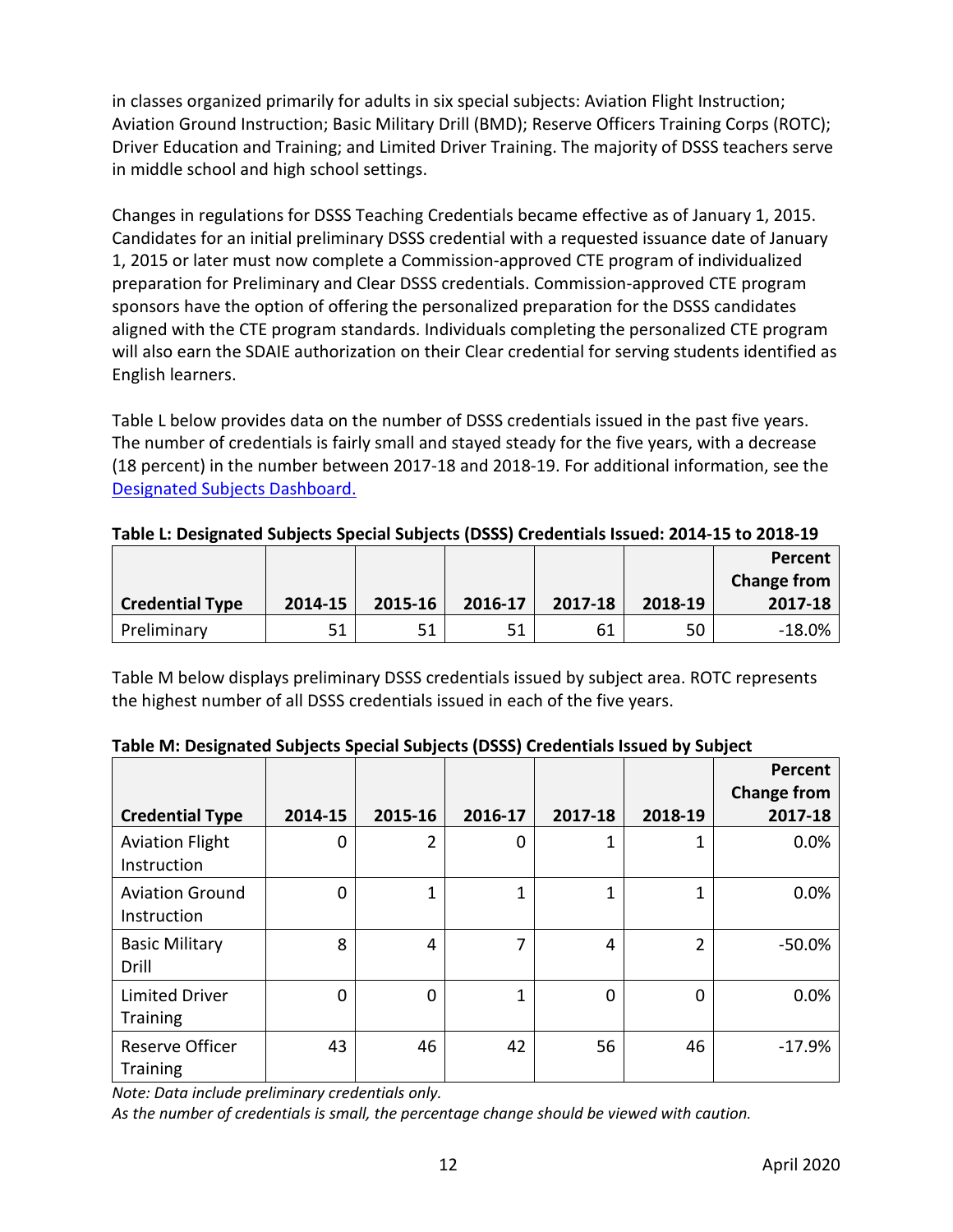Effective January 1, 2015, holders of a DSSS teaching credential in BMD or ROTC may elect to add a Special Teaching Authorization (STA) in Physical Education upon completion of specified requirements. The STA in Physical Education added to a DSSS credential in BMD or ROTC will provide the holder with a distinct physical education authorization limited to the areas of basic military drill and physical fitness training. The STA does not authorize instruction in any physical education courses that are offered outside of BMD and ROTC programs.

#### <span id="page-16-0"></span>**Future Teacher Supply Indicator: Teacher Preparation Program Enrollment Data**

Tracking teacher preparation program enrollment can serve as one indicator of potential future teacher supply in California. Federal Title II regulations require all states to report data on teacher preparation. The enrollment data for all California teacher preparation programs for the past five years is provided in Table N.

As depicted in Table N, there have been increases in the past five years in new teacher candidates' enrollment in teacher preparation programs. Between 2016-17 and 2017-18, there was an increase of about 1,100 candidates, or 4.7 percent. When looking at the total teacher preparation enrollment in the past five years, overall the enrollment increased by about 6,000 candidates between 2013-14 and 2017-18. Figure 2 represents an overall increase of 31.4 percent in the past five years.

**Table N: Total Teacher Preparation Program Enrollment, 2013-14 to 2017-18**

|                          |         |         |         |         |         | Percent            |
|--------------------------|---------|---------|---------|---------|---------|--------------------|
|                          |         |         |         |         |         | <b>Change from</b> |
|                          | 2013-14 | 2014-15 | 2015-16 | 2016-17 | 2017-18 | 2016-17            |
| <b>Enrollment Totals</b> | 18,984  | 20,881  | 21,365  | 23,832  | 24,954  | 4.7%               |

*Source: Annual Report Card on California Teacher Preparation Program for the Academic Year 2017-18 as required by Title II of Higher Education Act.*



**Figure 2: Total Teacher Preparation Program Enrollment, 2013-14 to 2017-18**

*Note: 2017-18 is the most recent data available. Enrollment data for 2018-19 will not be available until summer 2020. Enrollment data represent candidates enrolled for their initial teaching credentials during the timeframe of September 1 to August 31. Data do not include second credentials, added*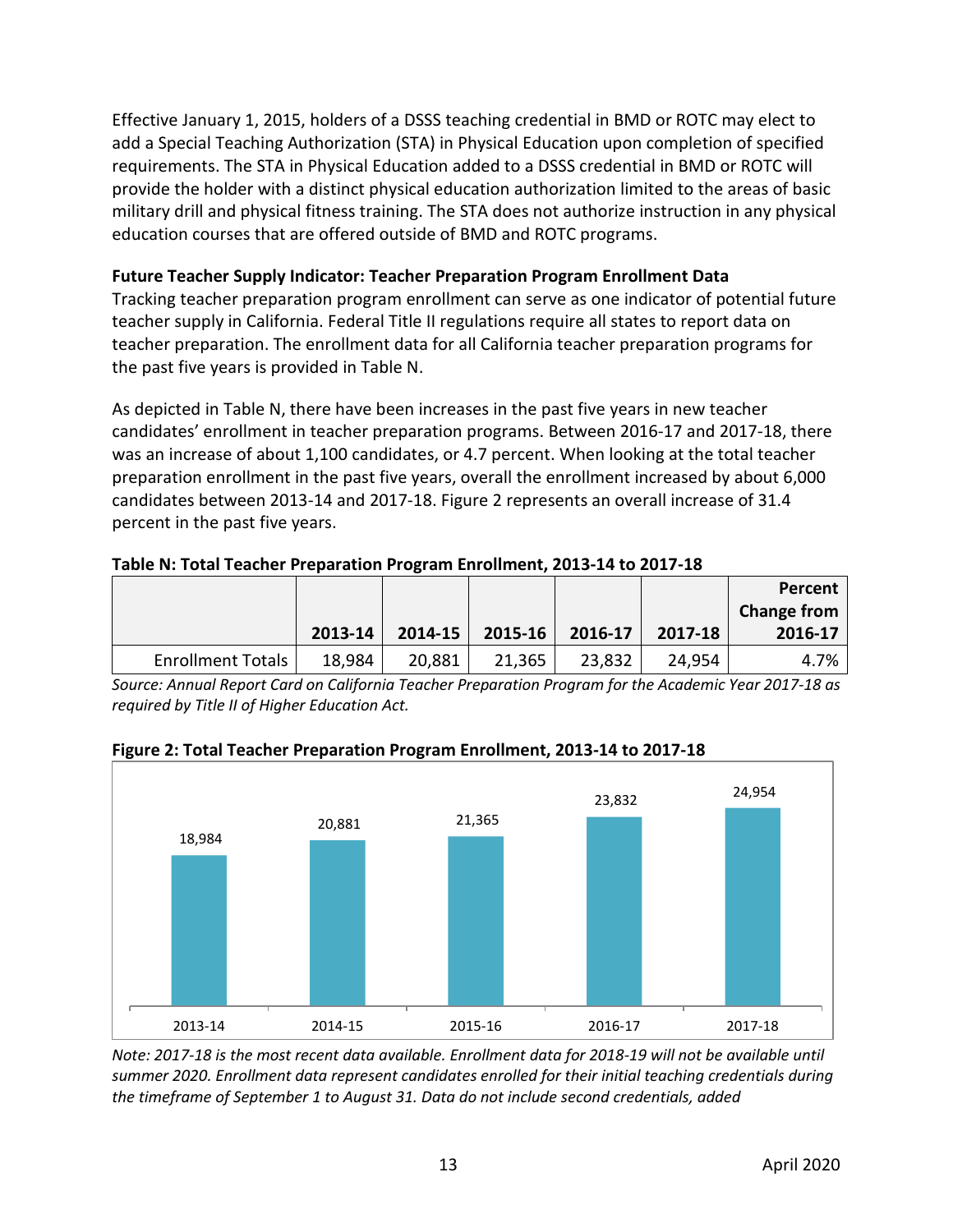*authorizations or teacher candidates who finished all requirements and are considered as program completers.*

Table O below shows that more than half (55.2 percent) of the total enrollment in 2017-18 was in Private/Independent Colleges and Universities and more than one-third (37.8 percent) were enrolled in the CSU system. The UC system enrolled three (3) percent and District Intern programs enrolled the remaining four (4) percent.

|                                    | <b>Number of</b> | <b>Number of</b>  | <b>Total Enrolled</b> |                   |
|------------------------------------|------------------|-------------------|-----------------------|-------------------|
|                                    | <b>Enrolled</b>  | Program           | and Program           | <b>Percent of</b> |
| <b>IHE Segment Type</b>            | candidates       | <b>Completers</b> | <b>Completers</b>     | <b>Total</b>      |
| <b>California State University</b> | 7,960            | 6,252             | 14,212                | 37.8%             |
| University of California           | 374              | 756               | 1,130                 | 3.0%              |
| Private/Independent College        | 15,564           | 5,153             | 20,717                | 55.2%             |
| and Universities                   |                  |                   |                       |                   |
| District Intern/COE                | 1,056            | 442               | 1,498                 | 4.0%              |
| Total                              | 24,954           | 12,603            | 37,557                | 100.0%            |

| Table O: Total Enrollment by Teacher Preparation Program Segments, 2017-18 |  |
|----------------------------------------------------------------------------|--|
|                                                                            |  |

*Note: Data include program enrollment and program completers in Academic Year 2017-18.*

Though there is a relationship between enrollment of teacher candidates in teacher preparation programs and the number of teaching credentials issued by IHE segments, not all teacher candidates enrolled in teacher preparation programs in a specific fiscal year will earn teaching credentials in the same fiscal year. Teacher preparation programs may be one, two, or three years in length. In addition, information gathered through the accreditation data system indicates that many candidates enrolled as part-time in the programs. In cases of part-time enrollment, some candidates may take several years to earn their credential. Teacher preparation enrollment data is collected as part of the federal mandate (Title II) by which the teacher preparation programs are required to report enrollment data for September 1 to August 31 of each school year. However, the number of teaching credentials issued is reported for July 1 to June 30 of each fiscal year, a distinctly different timeframe from the Title II reporting.

#### <span id="page-17-0"></span>**Number of English Learner Authorizations Issued**

California's K-12 students who are English learners (EL) require teachers with the specialized knowledge and skills to support English language acquisition as well as access to academic content across the curriculum. According to the California Department of Education (CDE), there were about 1.2 million EL students in California public schools in 2018-19. (See [CDE DataQuest EL data for 2018-19\)](https://dq.cde.ca.gov/dataquest/longtermel/ELAS.aspx?cds=00&agglevel=State&year=2018-19).

The Commission has focused a variety of recent activities on addressing and improving preparation for meeting the needs of students who are English learners and on updating the knowledge and skills required of individuals who teach or provide services to these students. The Commission has approved several pathways for an individual to gain or demonstrate that he or she has the knowledge, skills, and abilities to teach English learners: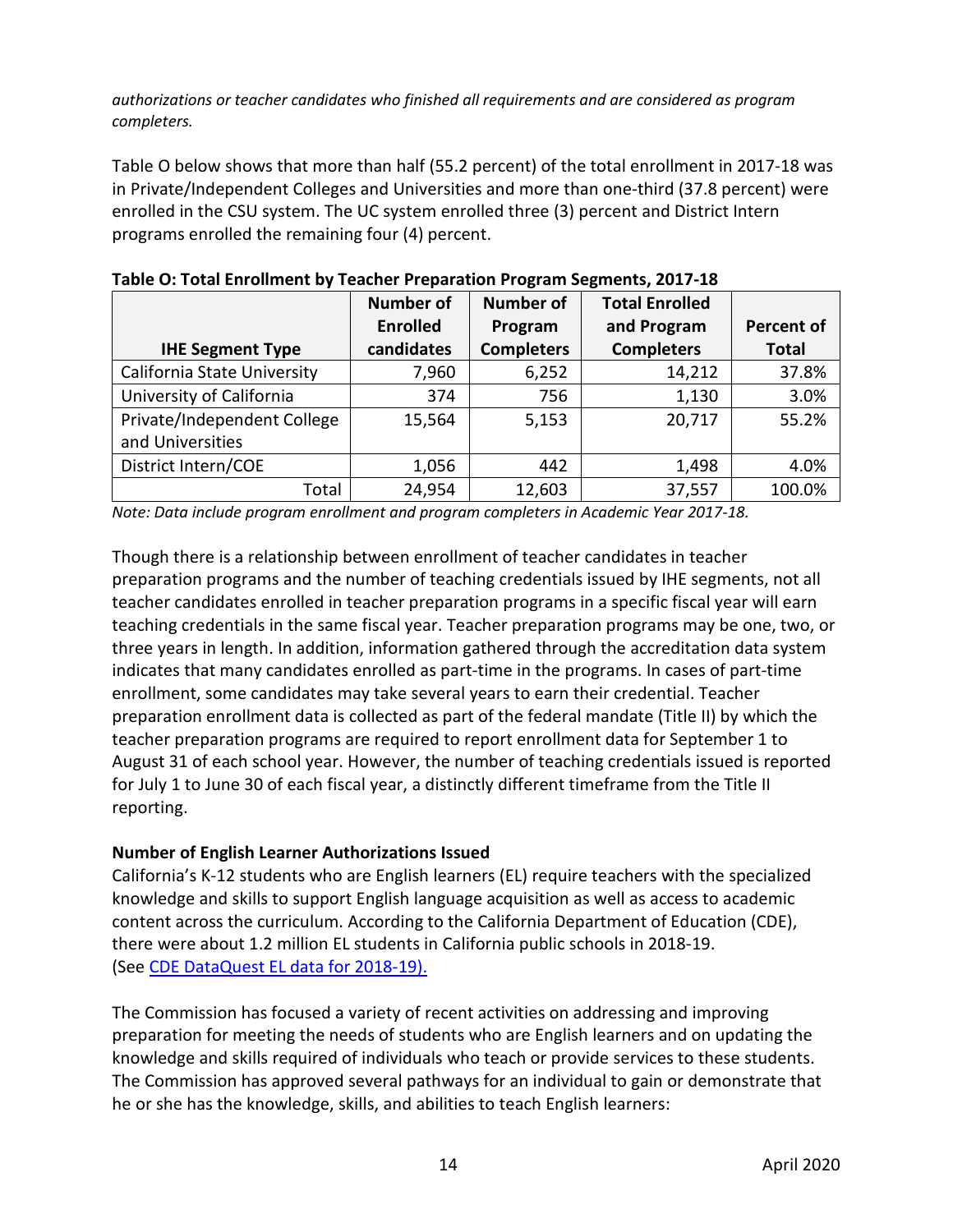- Complete a Commission-approved Preliminary Multiple Subject, Single Subject or Education Specialist Teacher preparation program where EL pedagogy is embedded in the program;
- Complete a Commission-approved California Teacher of English Learners (CTEL) program or a Commission-approved Bilingual Authorization program;
- Pass the Commission's California Teacher of English Learners (CTEL) Examination or the Commission's California Subject Matter Examination for Teachers; World Language: English Language Development examination; or
- Complete a Commission-approved Certificate of Completion of Staff Development (CCSD): now available only for holders of Designated Subjects Career Technical Education credentials.

Currently, all new California-prepared teachers (Multiple Subject, Single Subject, and Education Specialist) earn an EL authorization based on their teacher preparation program coursework. Individuals admitted to California Multiple and Single Subject teacher preparation programs on or after July 1, 2002 are required to complete the requirements for an EL authorization for issuance of a preliminary credential. In addition, California-prepared individuals recommended for Education Specialist Instruction credentials on or after July 1, 2007 must also complete the requirements for an EL authorization for issuance of a Level I, or preliminary credential. The CTEL examination and approved CTEL preparation programs as well as the CSET: World Language: English Language Development examination are available to individuals who were prepared in California prior to this requirement as well as individuals initially prepared as teachers outside of California without appropriate preparation or authorization to serve EL students who need to earn this authorization. The examination(s) and the approved programs address the same subject matter requirements. There are ten approved CTEL programs. In 2018-19, one thousand and nine teachers passed all three sections of the CTEL examination.

The Emergency Cross-cultural, Language and Academic Development (CLAD) Permit is required for the types of fully credentialed teachers described below when these teachers are assigned to instruct English learners in California's public schools before they have earned an EL authorization. An Emergency CLAD Permit authorizes the holder to provide English Language Development (ELD) and SDAIE instruction to English learner students in self-contained classrooms while completing the requirements for a CLAD Certificate/EL authorization. The CLAD Permit is typically needed by a teacher in California for one of the following reasons:

- The teacher was admitted to a California preparation program before July 1, 2002 and earned a Preliminary or Clear Multiple/Single Subject teaching credential without an English learner authorization; or
- The teacher earned an Education Specialist Instruction credential prior to July 1, 2007 without an English learner authorization; or
- The teacher was prepared Out-of-state/Out-of-country without an EL Authorization; or
- The teacher holds a Services credential with a Special Class authorization, Designated Subjects teaching credential, or other type of permit that serves as a prerequisite for the emergency permit when additional specified requirements are met.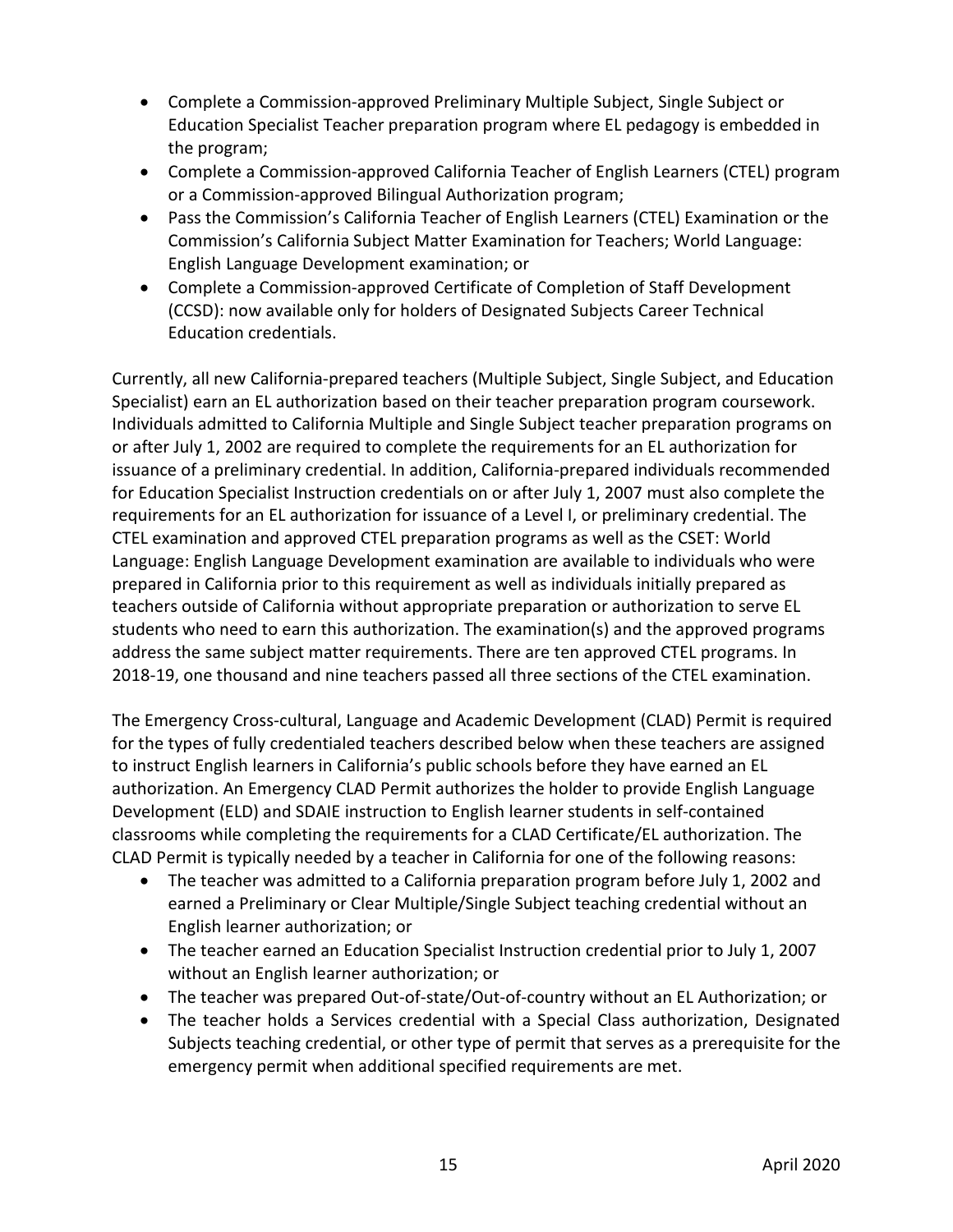An Emergency Bilingual Permit authorizes the holder to provide the same services as an Emergency CLAD Permit plus content instruction delivered in the language of emphasis in the subjects and at the levels authorized by the prerequisite teaching credential. An Emergency Bilingual Permit is appropriate for fully credentialed teachers who do not yet hold a Bilingual Authorization but who are assigned to positions requiring content instruction delivered in the primary language of the student other than English.

The Commission took action in December 2012 to amend regulations in order to reduce the number of emergency permit reissuances from four to two in order to limit the potential time an individual may teach EL students without full preparation. Regulations were approved by the Office of Administrative Law and became effective on January 1, 2014.

Table P provides data on the number of Emergency CLAD and Bilingual Authorization Permits issued for the past five years. In 2018-19, there were 1,862 Emergency CLAD permits and 159 Emergency Bilingual Authorizations issued. There was a decrease of eight (8) percent in the number of Emergency CLAD permits issued and an increase of 10.4 percent in the number of Emergency Bilingual Authorizations issued between 2017-18 and 2018-19.

|                            |         |         |         |         |         | Percent<br><b>Change from</b> |
|----------------------------|---------|---------|---------|---------|---------|-------------------------------|
| <b>Permit Type</b>         | 2014-15 | 2015-16 | 2016-17 | 2017-18 | 2018-19 | 2017-18                       |
| <b>Emergency CLAD</b>      | 1,635   | 1,657   | 2,060   | 2,024   | 1,862   | $-8.0%$                       |
| <b>Emergency Bilingual</b> | 80      | 109     | 158     | 144     | 159     | 10.4%                         |

**Table P: Emergency CLAD and Bilingual Authorization Permits, 2014-15 to 2018-19**

The Certificate of Completion of Staff Development (CCSD) allows individuals to complete a staff development program to earn an authorization to provide Specially Designed Academic Instruction in English (SDAIE) to EL students within the subject matter content and grade level of the holder's prerequisite credential. Assembly Bill 2913 (Chap. 169, Stats. 2004) established a sunset date of January 1, 2008 for the issuance of the CCSD to most teachers (Multiple Subject, Single Subject and Education Specialist). The decrease in CCSD authorizations beginning in the 2008-09 year is due to the implementation of this bill.

Senate Bill 1292 (Chap. 752, Stats. 2006) added section 44253.11 to the Education Code, which authorizes teachers with Designated Subjects Career Technical Education and Special Subject teaching credentials, and holders of service credentials with a special class authorization, to be assigned to provide SDAIE to English learners based on completion of a staff development program. The bill did not include a sunset date for this population of teachers. However, the Commission took action in 2008 to embed SDAIE content within the preparation program standards for earning a Clear Designated Subjects Career Technical Education Credential. The SDAIE authorization (equivalent to the CCSD) is included on documents for individuals who complete CTE programs under the new clear credential standards upon recommendation by an approved program sponsor. If a program sponsor had not yet transitioned to the new program standards, candidates could not be enrolled under the prior standards beyond August 31, 2010. Candidates must have completed any program based on prior standards by August 31, 2013.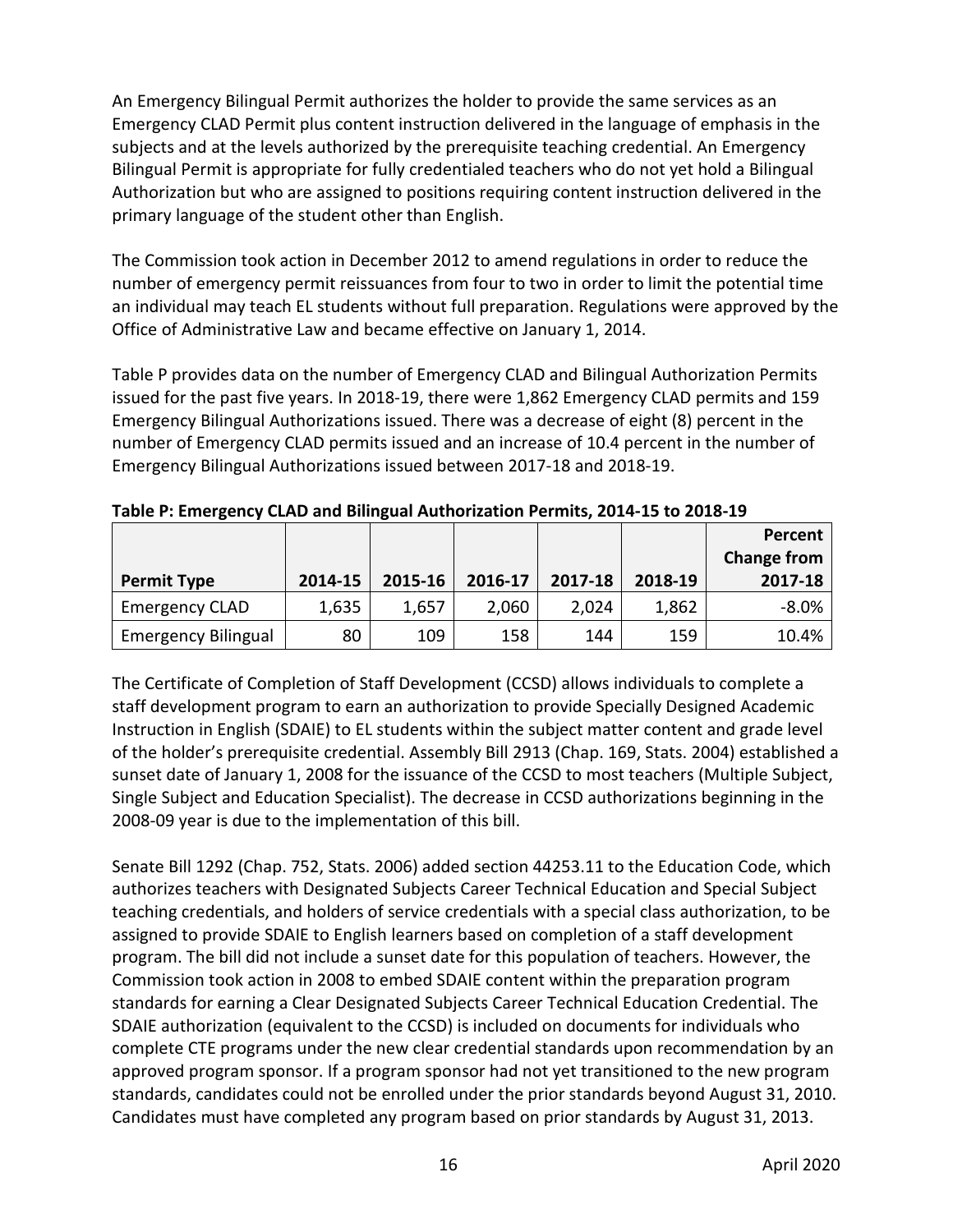Therefore, the number of individuals holding a Designated Subjects credential and enrolling in CCSD programs in the future should continue to diminish.

Table Q displays the number of new CCSD issued in the past five years. The dramatic decline in the number of CCSD started in 2016-17 has continued in the last two years. There was a decrease by 25 percent in the number of CCSD between 2017-18 and 2018-19.

| Table Q: Certificate of Completion of Staff Development, 2014-15 to 2018-19 |  |  |  |
|-----------------------------------------------------------------------------|--|--|--|
|-----------------------------------------------------------------------------|--|--|--|

|         |         |         |         |         | <b>Percent Change</b> |
|---------|---------|---------|---------|---------|-----------------------|
| 2014-15 | 2015-16 | 2016-17 | 2017-18 | 2018-19 | from 2017-18          |
| 93      | 93      | 30      | 36      | 77      | $-25.0%$              |

*\*As the number of credentials is small, the percentage change should be viewed with caution.*

For detailed data on all EL and Bilingual Authorizations, refer to Table 4A in the Appendix. CLAD and Bilingual authorization permits and waivers requested by school districts are presented in Tables 4B and 4C.

# <span id="page-20-0"></span>**Number of Teaching Permits and Waivers Issued**

No Child Left Behind (NCLB) reauthorized the Elementary and Secondary Education Act (ESEA) of 1965. The federal law required states to develop subject matter assessments. To align with NCLB, California's State Board of Education established that teachers of NCLB core academic subjects must have:

- a bachelor's degree; and
- a state credential or an intern credential (for no more than three years); and
- core academic subject matter competence.

Although in 2015, the *Every Student Succeeds Act* (ESSA) reauthorized ESEA, the criteria above are still in place for California's teachers.

*Short-Term Staff Permits, Provisional Internship Permits, and Teaching Permit for Statutory Leave* Prior to 2005, the Commission issued Emergency Multiple Subject, Single Subject and Education Specialist teaching permits at the request of California public school employers. An individual could hold a maximum of five permits of each type as long as the renewal requirements were met. With the passage of the Federal NCLB Act, the Commission took action on December 4, 2003 to discontinue the issuance of Emergency Multiple Subject, Single Subject and Education Specialist teaching permits effective July 1, 2006, with the understanding that there would be a continuing need for documents to address staffing needs. Thus, the Commission developed the Short-Term Staff Permit (STSP) and the Provisional Internship Permit (PIP) in 2005 to address the two distinct types of staffing needs identified – acute and anticipated.

A STSP may be requested by an employing agency when there is an acute staffing need. An "acute staffing need" exists when an employer needs to fill a classroom immediately based on an unforeseen need. STSPs are restricted to service in the employing agency that requests issuance of the permit, are valid for one school year and are not renewable.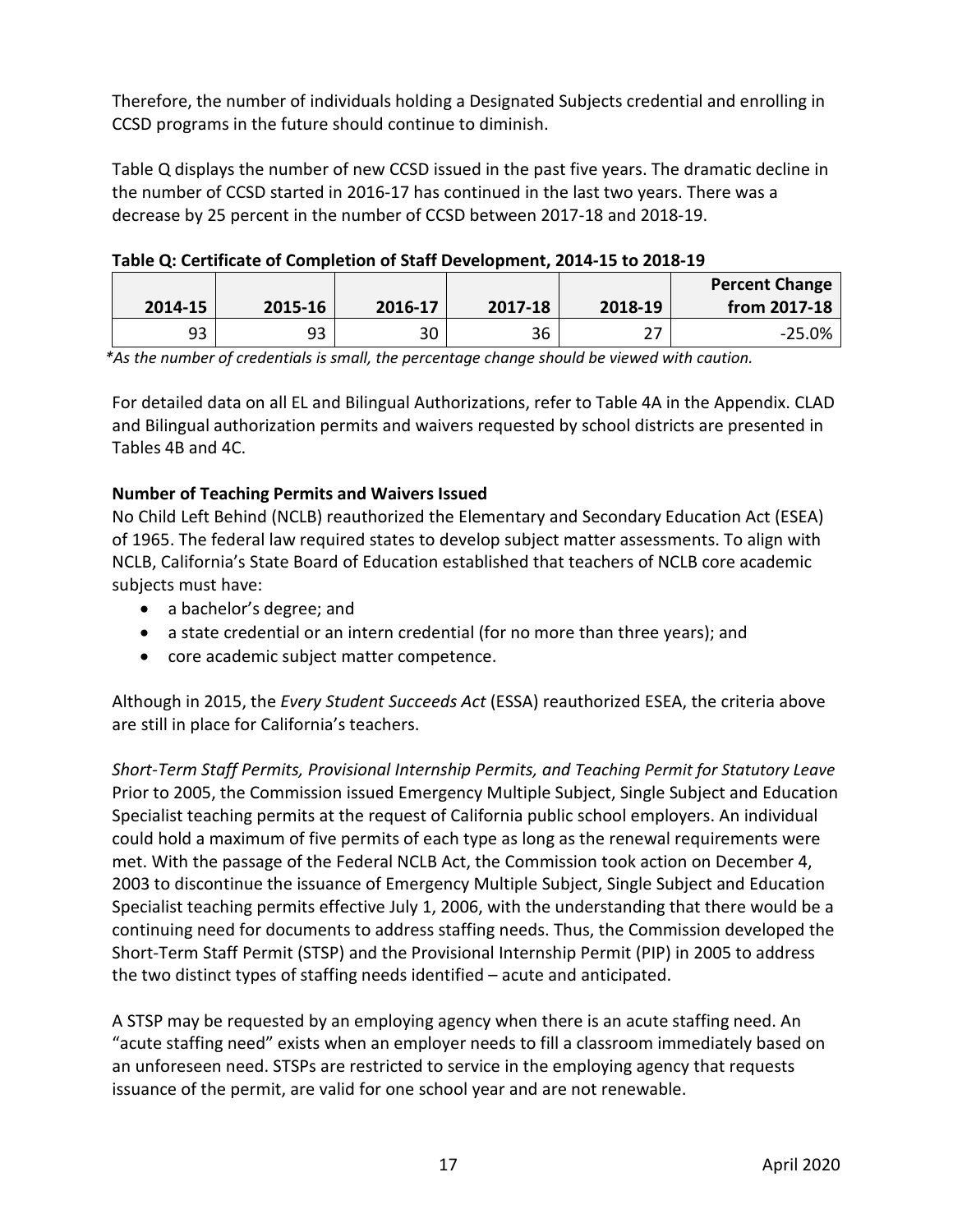A PIP may be requested by an employing agency when there is an anticipated staff need. An "anticipated staffing need" exists when a district is aware that an opening is going to occur and conducts a diligent search for a credentialed teacher, but is unable to recruit one. PIPs are restricted to service within the employing agency that requests issuance of the permit and are issued for one calendar year. Prior to October 1, 2013, the PIP could be renewed once; however, the Commission took action to eliminate this onetime option for renewal and regulations were approved to implement the change.

Table R provides data on STSPs and PIPs issued in the past five years. In 2018-19, there were 3,635 STSPs and 2,538 PIPs issued. There have been dramatic increases in both STSPs and PIPs starting from 2014-15. In 2018-19, the number of STSPs and PIPs issued has increased by 0.7 percent and 11.4 percent, respectively. When both STSPs and PIPs are combined there was an increase of 4.9 percent between 2017-18 and 2018-19.

|                                |               |       |       |                                 |       | <b>Percent Change</b> |
|--------------------------------|---------------|-------|-------|---------------------------------|-------|-----------------------|
| <b>Permit Type</b>             | $ 2014 - 15 $ |       |       | 2015-16 2016-17 2017-18 2018-19 |       | from 2017-18          |
| <b>Short-Term Staff Permit</b> | 1,879         | 2.772 | 3.421 | 3,608                           | 3,635 | 0.7%                  |
| Provisional Internship Permit  | 511           | 1,292 | 2,286 | 2.278                           | 2,538 | 11.4%                 |
| Total                          | 2,390         | 4,064 | 5,707 | 5,886                           | 6,173 | 4.9%                  |

#### **Table R: Short-Term Staff Permit and Provisional Internship Permit Issued, 2014-15 to 2018-19**

*Note: PIP includes first-time, new type, and reissuance. As of October 1, 2013, PIPs are no longer reissued.*

# *Teaching Permit for Statutory Leave (TPSL)*

In spring 2016, the Commission developed the Teaching Permit for Statutory Leave (TPSL) to address the teacher shortage. The TPSL allows an employing agency to fill a position where the teacher of record is unable to teach due to a statutory leave (medical or otherwise) with a temporary teacher of record for the duration of the leave. A TPSL may be issued with one or more authorizations in the areas of Multiple Subject, Single Subject, and Education Specialist, depending on the individual's qualifications. The permit is renewable upon verification from the employing agency that specific requirements have been completed. In 2018-19, more than 850 TPSLs were issued, which was an increase of 19.3 percent over 2017-18.

# *Limited Assignment Teaching Permits*

Limited Assignment Teaching Permits were designed to allow fully credentialed teachers to teach outside their authorized areas while completing the requirements to earn an added authorization, supplementary authorization, or subject matter authorization. Limited Assignment Teaching Permits are issued at the request of, and are restricted to service with, a California public school employer to fill vacancies. These permits allow employing agencies flexibility, especially in rural and remote areas of the state, to assign individuals to teach in more than one subject area.

The Commission issues General Education Limited Assignment Teaching Permits (GELAPs) in any statutory subject area available on a Single Subject or Multiple Subject teaching credential. An individual must hold a valid California general education teaching credential to qualify for a GELAP. The Multiple Subject GELAP authorizes the holder to teach self-contained classes, such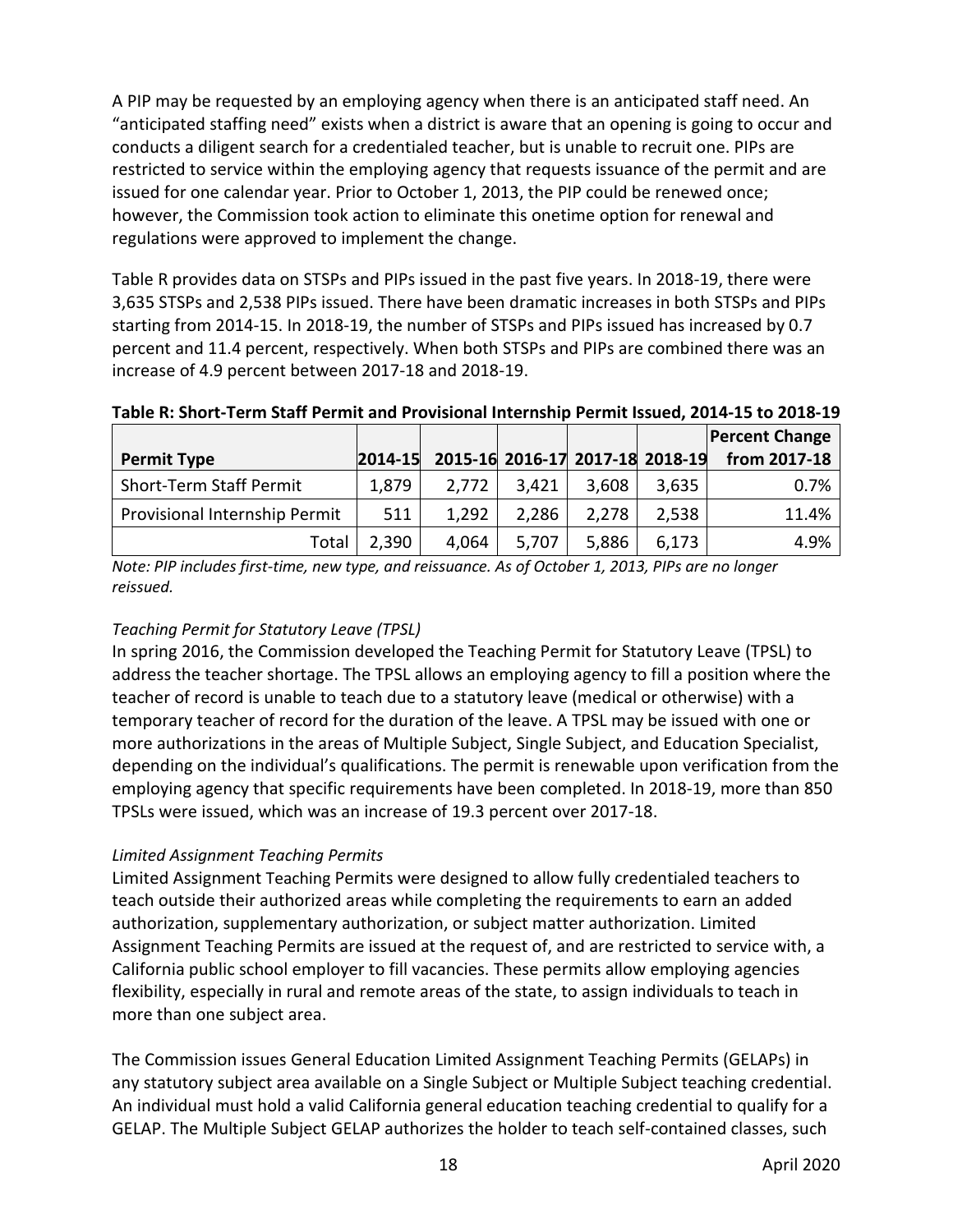as those generally found in elementary schools. The Single Subject GELAP authorizes the holder to teach departmentalized courses within the authorized content area(s) named on the document, such as those generally found in the middle and high schools. The GELAP is valid for one year and may be reissued twice in any one specific subject.

The Special Education Limited Assignment Teaching Permit (SELAP) was added to Title 5 Regulations effective July 3, 2009. A SELAP may be issued in any of the seven Education Specialist Instruction Credential specialty areas while the holder completes the requirements for an added authorization in special education or a full Education Specialist authorization. An applicant for the SELAP must hold a valid California special education teaching credential or a clear or life Speech Language Pathology or Clinical or Rehabilitative Services credential with a Special Class Authorization. A SELAP is valid for one year and may be reissued twice in any one specific specialty area.

Table S provides data on the number of Limited Assignment Teaching Permits issued for the past five years. In 2018-19, there were 124 GELAP: Multiple Subject, 1,603 GELAP: Single Subject, and 416 SELAP permits issued. There was an increase of 0.8 percent for GELAP Multiple Subject and 15.2 percent for GELAP Single Subject. The number of SELAP showed a decrease of 4.8 percent between 2017-18 and 2018-19. Overall, there was an increase of 9.8 percent in the number of Limited Assignment Teaching Permits between 2017-18 and 2018-19.

|                                |       |       |       |       |                                         | <b>Percent Change</b> |
|--------------------------------|-------|-------|-------|-------|-----------------------------------------|-----------------------|
| <b>Permit Type</b>             |       |       |       |       | 2014-15 2015-16 2016-17 2017-18 2018-19 | from 2017-18          |
| <b>GELAP: Multiple Subject</b> | 76    | 113   | 126   | 123   | 124                                     | 0.8%                  |
| <b>GELAP: Single Subject</b>   | 1,173 | 1,266 | 1,365 | 1,391 | 1,603                                   | 15.2%                 |
| <b>SELAP</b>                   | 485   | 398   | 382   | 437   | 416                                     | $-4.8%$               |
| Total                          | 1,734 | 1,777 | 1,873 | 1,951 | 2,143                                   | 9.8%                  |

**Table S: Number of Limited Assignment Teaching Permits Issued, 2014-15 to 2018-19**

*Note: Data include first-time, new type, and reissuance.* 

# *Variable Term Waivers*

Waivers are the final option for public school employers within the hiring priority. Since July 1994, the Commission has had the authority to issue waiver documents related to educator preparation and credentialing and address the ability of employers to employ or assign persons who are not appropriately credentialed for their assignment. Variable Term Waivers give the employer the ability to meet staffing needs when a suitable fully qualified credentialed employee cannot be found. Employing agencies must complete a diligent search for a suitable credentialed teacher or qualified intern teacher before requesting a credential waiver.

Criteria for Variable Term Waivers are set by the Commission and include specific requirements for designated high and low incidence credentialing areas, including verification of recruitment efforts, evidence of qualifications to teach in the assignment and a commitment to meet the credentialing goals. Waivers are issued or denied based upon the criteria and factors such as an employer's continuing needs; the support the employer will provide to the applicant; or extenuating, extraordinary and unanticipated circumstances.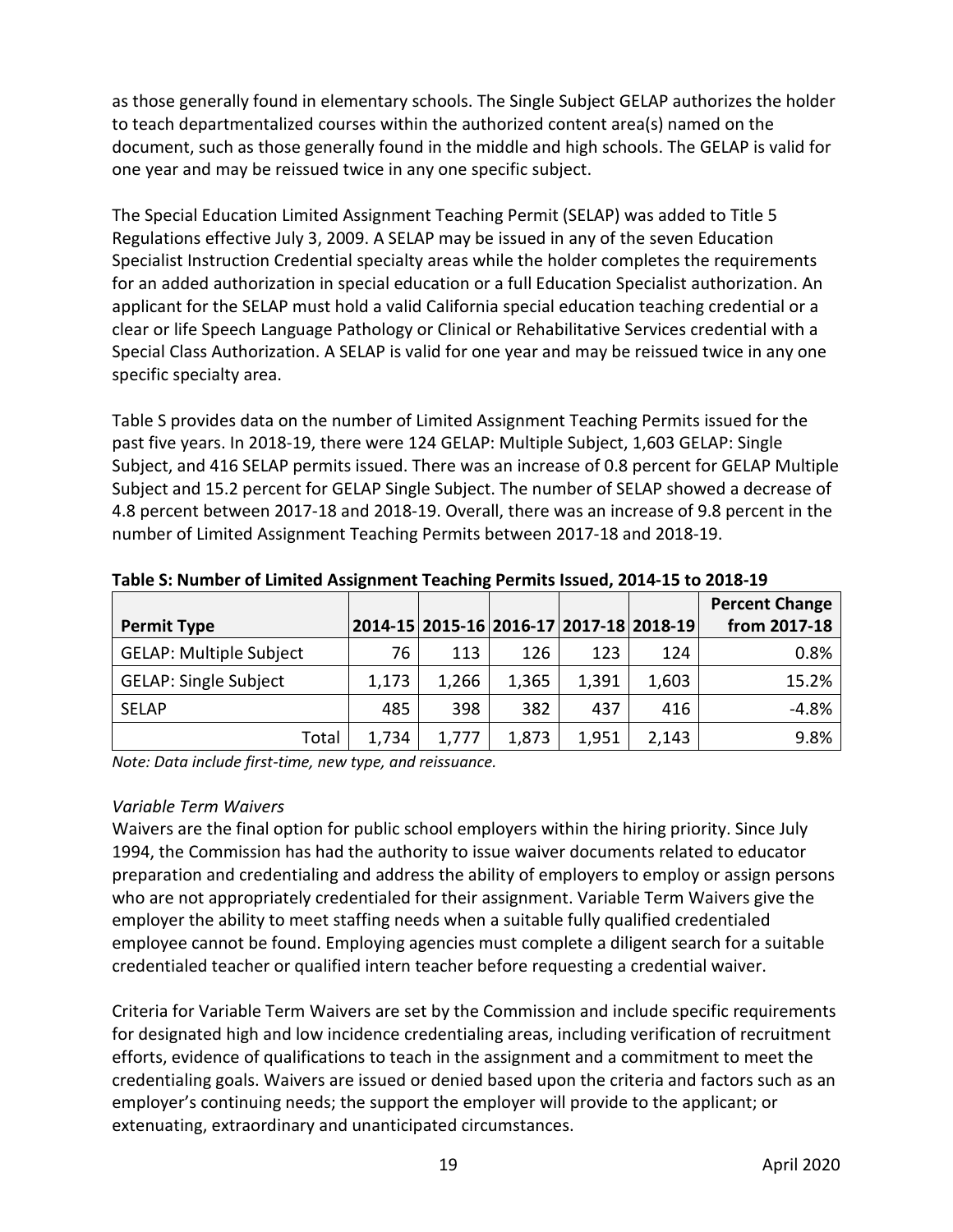Table T depicts the number of teaching credential waivers issued for past five years. After a large jump in the number of waivers in 2016-17, the number of teaching credential waivers issued in the past two years stayed steady at around 400. The number of waivers issued showed an increase of 11.9 percent between 2017-18 and 2018-19.

| TODIC TO INDITIOUS OF FUGURING VEGIVUS ISSUUD, EVIT IS TO EVID IS |         |         |         |         |             |  |  |  |  |
|-------------------------------------------------------------------|---------|---------|---------|---------|-------------|--|--|--|--|
|                                                                   |         |         |         |         | Percent     |  |  |  |  |
|                                                                   |         |         |         |         | Change from |  |  |  |  |
| 2014-15                                                           | 2015-16 | 2016-17 | 2017-18 | 2018-19 | 2017-18     |  |  |  |  |
| 124                                                               | 283     | 404     | 386     | 432     | 11.9%       |  |  |  |  |

**Table T: Number of Teaching Waivers Issued, 2014-15 to 2018-19**

*Note: Data include first-time, new type, and reissuance of waivers for Multiple Subject, Single Subject and Education Specialist credentials. Waiver data includes added authorization in Special Education.*

Tables 5A, 5B, and 5C in the Appendix provide detailed information about various types of documents (intern credentials, permits and waivers) requested by counties and school districts by credential type and subject area. At the state level, about 14,000 documents of this type were requested by 57 counties in 2018-19. More than half (60 percent) of the documents issued were permits; about two-fifths (37 percent) were intern credentials and about three (3) percent were waivers.

Los Angeles county alone requested one-fifth (20 percent) of the documents. Another two-fifth (39 percent) were requested by seven counties: Kern, Alameda, Fresno, San Diego, San Joaquin, Santa Clara, and San Bernardino. These seven counties requested between 600 and 1,000 documents each. More than one-fourth (27 percent) were requested by another ten counties: Contra Costa, Sacramento, Tulare, Riverside, San Francisco, Monterey, Stanislaus, Solano, Merced, and San Mateo, each ranging from 200 and 560 documents. Thus, at the state level, more than four-fifths (86 percent) of all permits and waivers were requested by eighteen counties only. The following counties – Orange, Sonoma, Kings, Santa Barbara, Imperial, and Madera – each requested between 100 to 200 documents. Ventura, Santa Cruz, Mendocino, Lake, Placer, Yolo, Shasta, and San Benito each requested between 50 and 90 documents. The remaining twenty-five counties requested less than 50 documents each. At the state level, when the total number of documents (intern credentials, permits, and waivers) requested was compared with the current teaching workforce, the percentage of intern credentials, permits and waivers accounted for 4.5 percent of the current teaching workforce.

Further analysis of the documents by county indicated that there were 56 counties with university intern credentials and 27 counties with district intern credentials. Ten counties (Los Angeles, Kern, San Bernardino, San Joaquin, Fresno, Alameda, Santa Clara, Riverside, San Diego, and Contra Costa) accounted for more than two-thirds (68 percent) of the university intern credentials issued. For the district intern credentials, more than four-fifths (89 percent) were in the following ten counties: Los Angeles, Tulare, Sacramento, San Francisco, Sonoma, San Diego, Santa Clara, Alameda, Fresno, and Yolo.

When permits were analyzed by county, data indicated that 52 counties requested Provisional Internship permits, 54 counties requested Short-term Staff permits, and 49 counties requested Limited Assignment Teaching Permits. The following ten counties - Los Angeles, Kern, Alameda,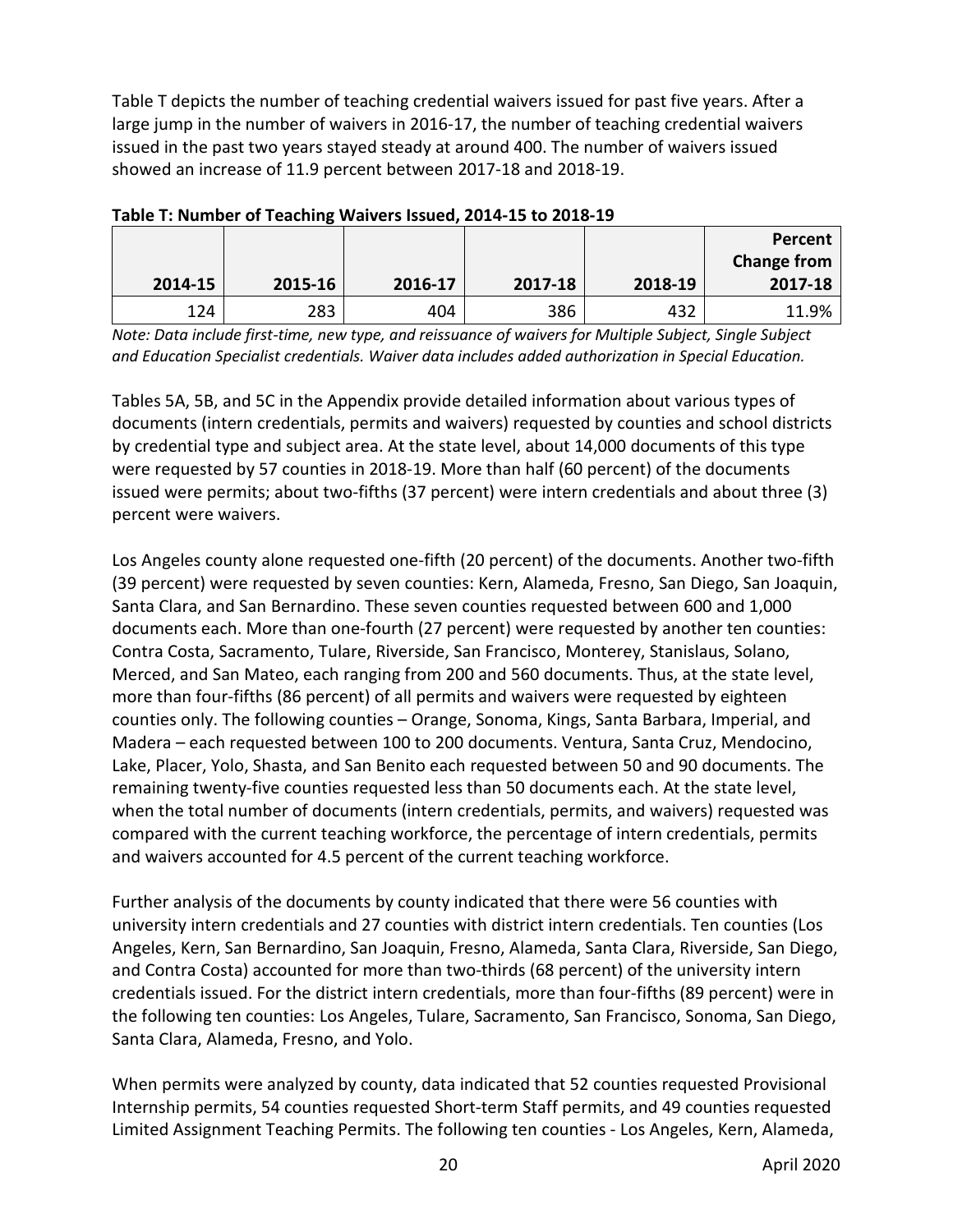Fresno, San Diego, Santa Clara, San Joaquin, San Bernardino, Tulare, and Contra Costa accounted for nearly two-thirds (65 percent) of the total permits requested.

When waivers were analyzed by county, 33 counties requested waivers. The following ten counties – Alameda, San Francisco, Kern, Contra Costa, Los Angeles, Santa Clara, San Joaquin, Solano, San Bernardino, and Sacramento - accounted for more than three-fourths (77 percent) of the waivers requested. Seven counties (Del Norte, El Dorado, San Diego, Santa Cruz, Siskiyou, Tehama, and Tuolumne) each requested only one waiver in 2018-19.

Table U below displays the top ten counties that requested the highest number of intern or permit or waiver (IPW) documents in the 2018-19 year.

For additional information on Interns, Permits, Waivers by county, school district, credential type and subject area, see th[e Interns Permits Waivers Dashboards](https://www.ctc.ca.gov/commission/reports/data/edu-supl-ipw)

|                |                   |                 | <b>Provisional</b> |                     | Limited<br><b>Teaching</b> |                |
|----------------|-------------------|-----------------|--------------------|---------------------|----------------------------|----------------|
| Top            | <b>University</b> | <b>District</b> | Internship         | <b>Short Term</b>   | <b>Assignment</b>          |                |
| Ten            | <b>Interns</b>    | <b>Interns</b>  | Permit             | <b>Staff Permit</b> | Permit                     | <b>Waivers</b> |
| $\mathbf{1}$   | Los Angeles       | Los Angeles     | Los Angeles        | Los Angeles         | Los Angeles                | Alameda        |
| $\overline{2}$ | Kern              | Tulare          | Kern               | Kern                | San Diego                  | San            |
|                |                   |                 |                    |                     |                            | Francisco      |
| 3              | San               | Sacramento      | Fresno             | Alameda             | Sacramento                 | Kern           |
|                | Bernardino        |                 |                    |                     |                            |                |
| 4              | San Joaquin       | San             | Alameda            | Fresno              | Alameda                    | Contra Costa   |
|                |                   | Francisco       |                    |                     |                            |                |
| 5              | Fresno            | Sonoma          | San Joaquin        | San Joaquin         | Santa Clara                | Los Angeles    |
| 6              | Alameda           | San Diego       | Tulare             | Santa Clara         | Riverside                  | Santa Clara    |
| $\overline{7}$ | Santa Clara       | Santa Clara     | San                | San                 | Fresno                     | San Joaquin    |
|                |                   |                 | Bernardino         | Bernardino          |                            |                |
| 8              | Riverside         | Alameda         | Santa Clara        | Contra              | Kern                       | Solano         |
|                |                   |                 |                    | Costa               |                            |                |
| 9              | San Diego         | Fresno          | Contra             | Tulare              | San                        | San            |
|                |                   |                 | Costa              |                     | Francisco                  | Bernardino     |
| 10             | Contra            | Yolo            | Solano             | Monterey            | Contra Costa               | Sacramento     |
|                | Costa             |                 |                    |                     |                            |                |

**Table U: Top 10 counties that requested highest number of IPW documents in 2018-19**

Table V below summarizes the total number of intern credentials, permits, and waivers by credential type in 2018-19. When all three types of documents (intern credentials, permits, and waivers) were analyzed by credential types, about one-third (28 percent) of the intern credentials were issued in Multiple Subject, another one-third (29 percent) were issued in Single Subject, and more than two-fifths (43 percent) were issued in Education Specialist credentials. For permits, more than one-fourth (27 percent) were issued in Multiple Subject, more than one-third (39 percent) in Single Subject, and another one-third (34 percent) in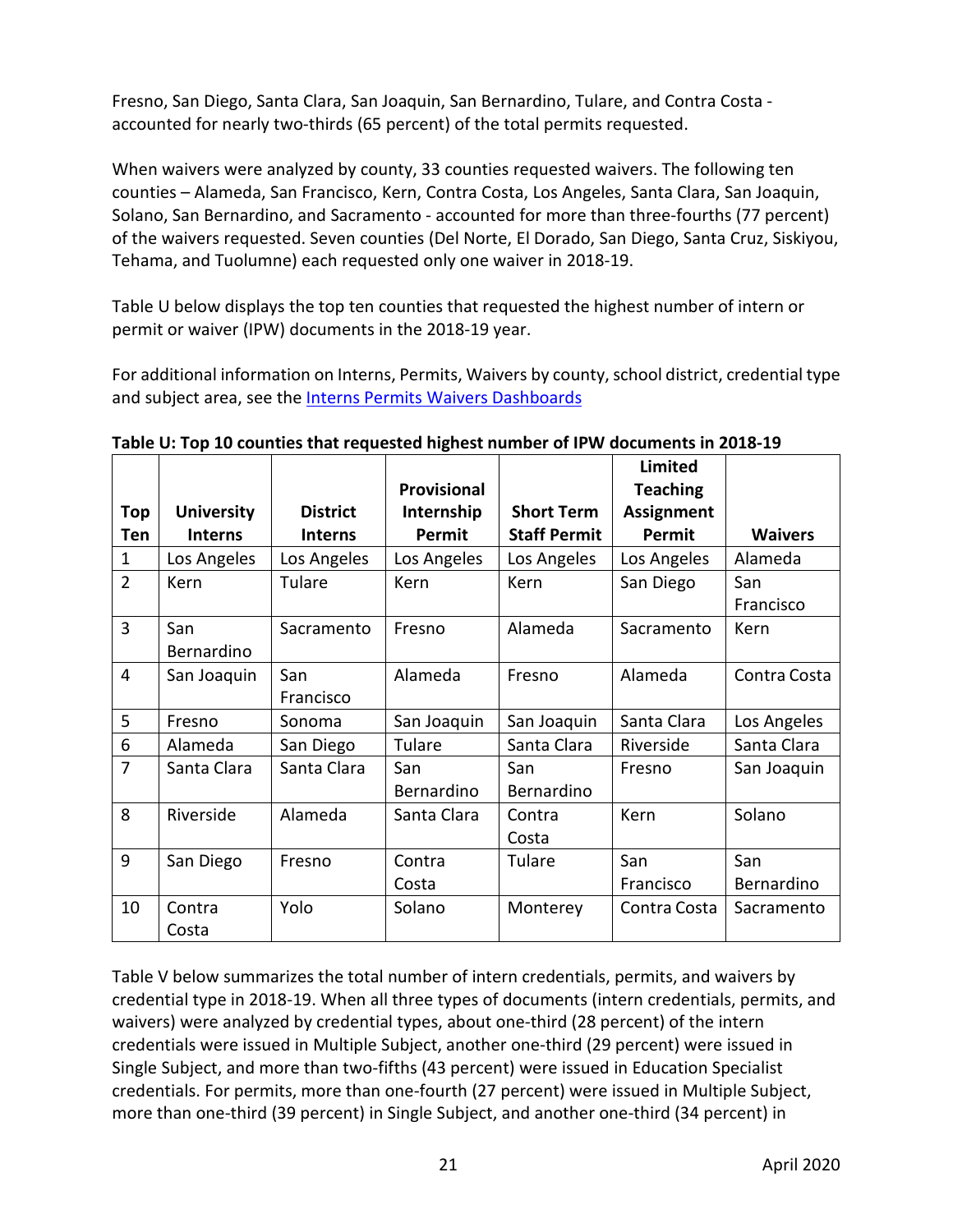Education Specialist specialty areas. For waivers, one-fifth (20 percent) were issued in Multiple Subject, one-third (33 percent) in Single Subject and more than two-fifths (47 percent) in Education Specialist credentials.

|                             | <b>Interns</b> | <b>Permits</b> | <b>Waivers</b> |
|-----------------------------|----------------|----------------|----------------|
| Number of documents issued  | 5,164          | 8,316          | 432            |
| Multiple Subject            | 28%            | 27%            | 20%            |
| Single Subject              | 29%            | 39%            | 33%            |
| <b>Education Specialist</b> | 43%            | 34%            | 47%            |

**Table V: Distribution of Intern credentials, Permits, and Waivers by Credential Type, 2018-19**

# <span id="page-25-0"></span>**Comparison of Fully Credentialed Teachers Serving in California Public Schools**

Table W shows the total number of full-time equivalent individuals holding teaching documents who were employed in California public schools during fiscal years 2017-18 and 2018-19. The table also shows these numbers as a percentage of the total teaching staff<sup>1</sup>. Taking into account the total number of certificated teaching staff in California's schools, the number of university and district intern credentials accounted for 1.4 percent and 0.3 percent, respectively. There was a small increase of 0.1 percent in university intern credentials. For permits, STSPs accounted for 1.2 percent and PIPs accounted for 0.8 percent of the total teaching workforce. There was a small increase in PIPs of 0.1 percent and Limited Assignment Teaching Permits of 0.1 percent. The proportion of waivers stayed at less than 0.1 percent. Overall, it was estimated that there was a decline of 0.2 percent in the number of fully credentialed teachers in 2018-19.

|                                    |               | 2017-18           |               | 2018-19           |
|------------------------------------|---------------|-------------------|---------------|-------------------|
|                                    | 2017-18       | <b>Percent of</b> | 2018-19       | <b>Percent of</b> |
|                                    | <b>Number</b> | <b>Total</b>      | <b>Number</b> | <b>Total</b>      |
| <b>Fully Credentialed Teachers</b> | 293,116       | 95.7%             | 293,558       | 95.5%             |
| (Preliminary and Clear)            |               |                   |               |                   |
| University Intern Credentials      | 4,039         | 1.3%              | 4,346         | 1.4%              |
| <b>District Intern Credentials</b> | 883           | 0.3%              | 818           | 0.3%              |
| Limited Assignment Teaching Permit | 1,951         | 0.6%              | 2,143         | 0.7%              |
| Provisional Intern Permit (PIP)    | 2,278         | 0.7%              | 2,538         | 0.8%              |
| Short-Term Staff Permit (STSP)     | 3,608         | 1.2%              | 3,635         | 1.2%              |
| Variable Term Waivers              | 386           | 0.1%              | 432           | 0.1%              |
| Total                              | 306,261       | 100.0%            | 307,470       | 100.0%            |

**Table W: Comparison of Teachers Serving in California Public Schools with Full Authorization versus Intern Credentials, Permits, and Waivers Issued, 2017-18 and 2018-19**

*The following sections - demographic data (age, gender, and ethnicity) and projected teacher hires- are not mandated by Education Code §44225.6. However, since the report focuses on teacher supply, related factors such as age of new teaching credential holders, gender and* 

 $\overline{a}$ 

<span id="page-25-1"></span><sup>1</sup> Data Source: California Department of Education 2018-19.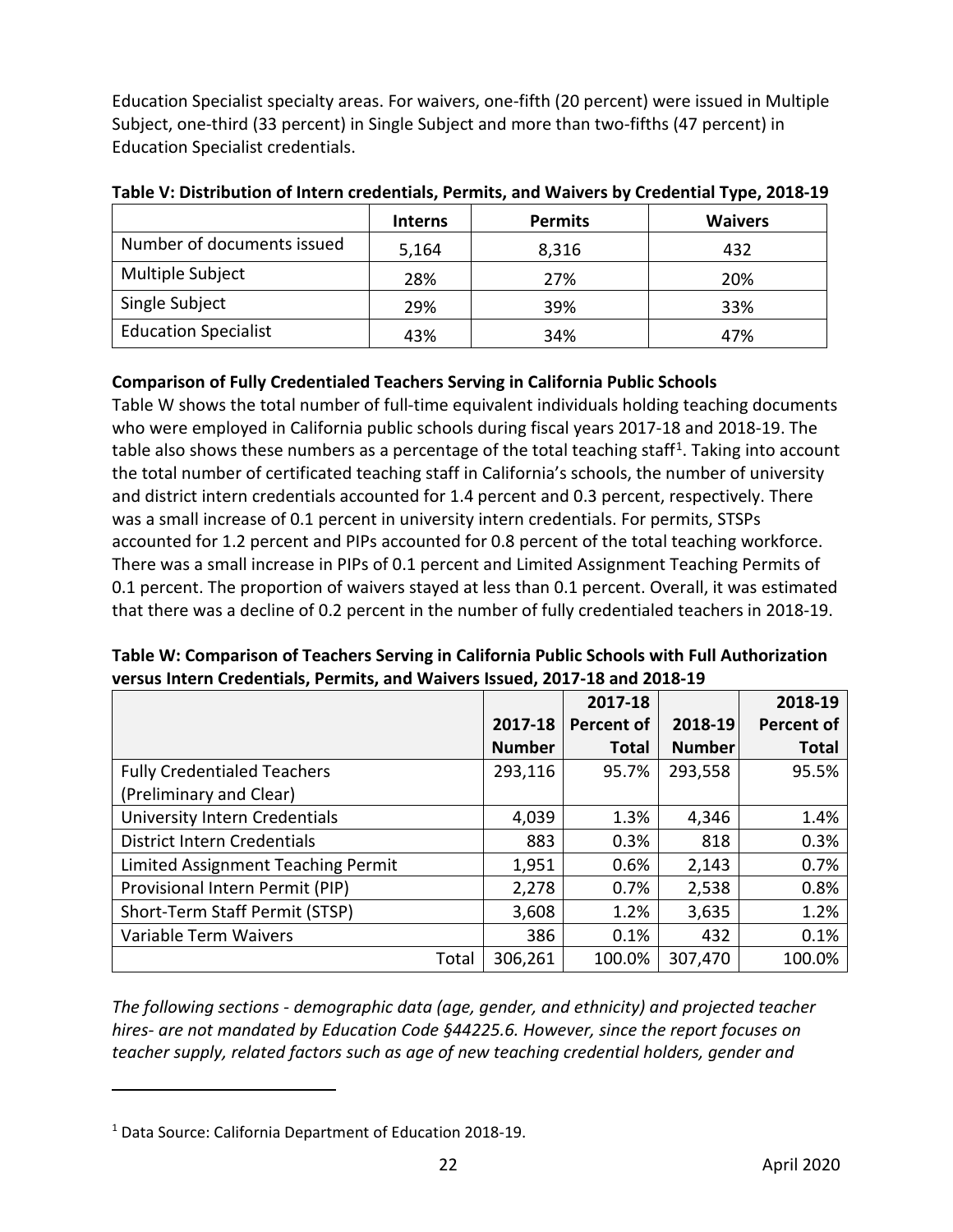*ethnicity of current teaching workforce and projected teacher hires are discussed here to provide a statewide picture of teacher demand. All new applicants provide date of birth information to the Commission as part of their application process. Data on gender and ethnicity of current teachers as well as projected teacher hire data are published by the California Department of Education. It is important to note that the gender and ethnicity data are self-reported and educators have the option to decline to state.*

#### <span id="page-26-0"></span>**Demographic Data: Average Age of Holders of New Teaching Credentials**

An analysis of average age of holders of new preliminary teaching credentials and intern credentials indicated that there are differences by credential types. Table X below shows that for university interns, both Multiple Subject and Single Subject credential holders had the same average age of 33 years. Education Specialist university interns had an average age of 35.2 years. For district interns, both Multiple Subject and Single Subject credential holders had similar average age of 34.9 and 35.3, respectively. Education Specialist district intern credential holders had an average age of 38.7 years. For Preliminary credential holders, the average age for Multiple Subject and Single Subject credential holders was similar – 30.4 years and 30.5 years, respectively. New Education Specialist preliminary credential holders were older by about 3 years (33.6 years) compared to new Multiple subject and Single Subject preliminary credential holders.

In summary, the average age of new credential holders differed by type of teaching credentials – ranging from 30.4 years for Multiple Subject preliminary credential holders to 38.7 years of age for Education Specialist district intern candidates.

| <b>Credential Type</b>      | <b>University Intern</b> | <b>District Intern</b> | Preliminary |  |  |  |  |
|-----------------------------|--------------------------|------------------------|-------------|--|--|--|--|
| Multiple Subject            | 33.0 years               | 34.9 years             | 30.4 years  |  |  |  |  |
| Single Subject              | 32.7 years               | 35.3 years             | 30.5 years  |  |  |  |  |
| <b>Education Specialist</b> | 35.2 years               | 38.7 years             | 33.6 years  |  |  |  |  |

#### **Table X: Average Age in Years by Initial Credential Type, 2018-19**

*Note: Data include initial credentials only; do not include renewals.*

# <span id="page-26-1"></span>**Demographic Data: Gender and Ethnicity Distribution of Current Teaching Workforce**

In 2018-19, more than 307,000 teachers taught in California's K-12 public schools. Of the teachers voluntarily providing gender and race/ethnicity data, nearly three-fourths (73 percent) of these teachers were female while less than one-third (27 percent) were male. Approximately two-thirds (61 percent) identified themselves as White and more than one-fifth (21 percent) identified as Hispanic. Asians constituted eight (8) percent and African American four (4) percent. American Indian was less than one percent and teachers belonging to two or more races constituted another one percent. The remaining five (5) percent of teachers did not respond to the race question.

| Table Y: Gender and Race/Ethnicity Distribution of Current Teaching Workforce, 2018-19 |  |  |  |
|----------------------------------------------------------------------------------------|--|--|--|
|----------------------------------------------------------------------------------------|--|--|--|

| <b>Gender and Race/Ethnicity category</b> | <b>Percent of Total Voluntary Respondents</b> |  |  |  |  |
|-------------------------------------------|-----------------------------------------------|--|--|--|--|
| Female                                    | 73%                                           |  |  |  |  |
| Male                                      | 27%                                           |  |  |  |  |
| African American                          | 4%                                            |  |  |  |  |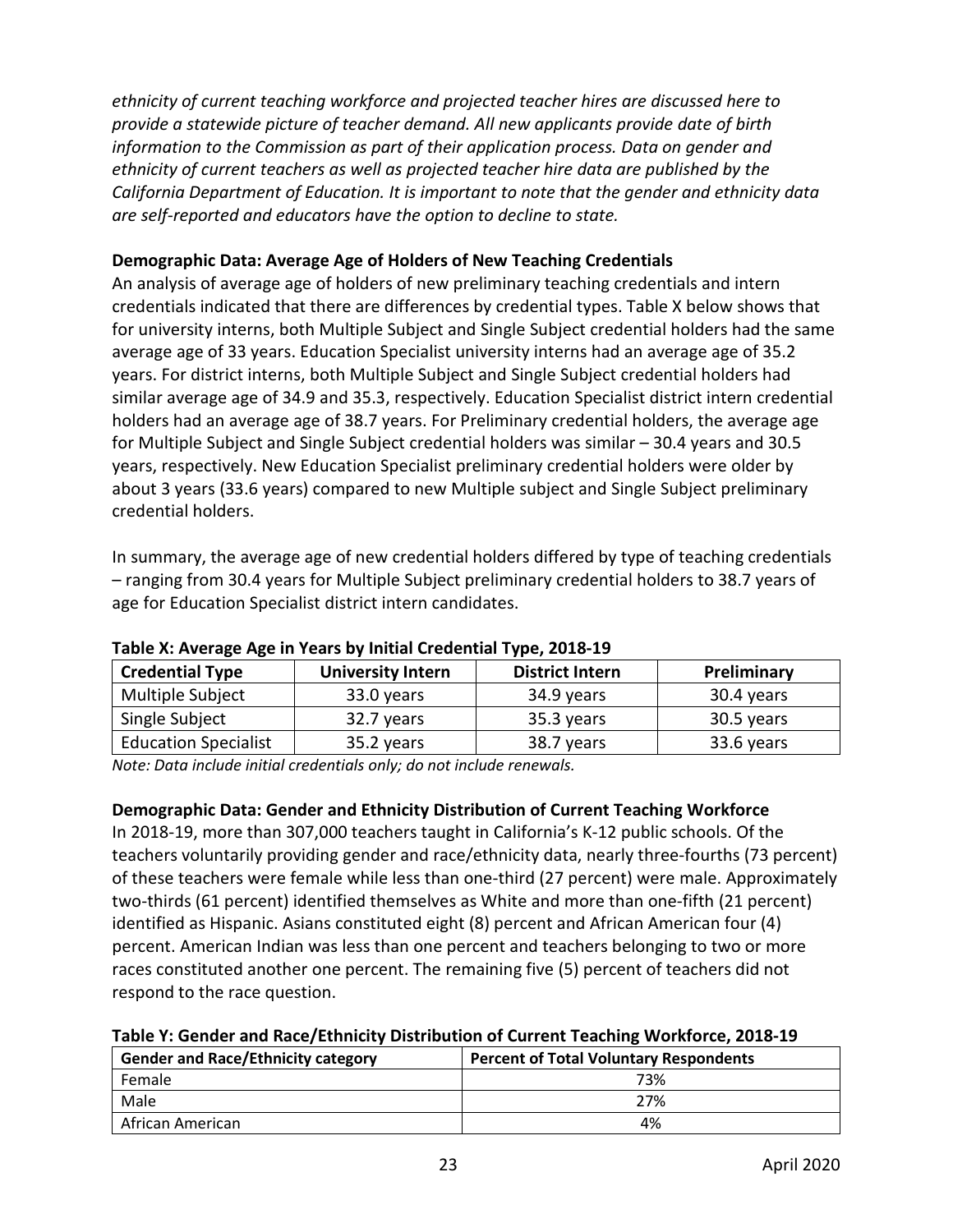| <b>Gender and Race/Ethnicity category</b> | <b>Percent of Total Voluntary Respondents</b> |
|-------------------------------------------|-----------------------------------------------|
| American Indian                           | 1%                                            |
| Asian/Filipino                            | 8%                                            |
| Hispanic                                  | 21%                                           |
| No Response                               | 5%                                            |
| Two or more races                         | 1%                                            |
| White                                     | 61%                                           |

*Data Source[: CDE DataQuest Teacher Data for 2018-19](https://dq.cde.ca.gov/dataquest/Staff/StaffByEth.aspx?cLevel=State&cYear=2018-19&cChoice=StateNum&cType=T&cGender=B&Submit=1)*

*State Summary, Number of teachers by ethnicity. Asian/Filipino category includes Pacific Islander also.*

# <span id="page-27-0"></span>**Teacher Demand**

Currently there is no statewide method of collecting data that quantifies teacher demand. While estimations of teacher hires, Declarations of Need, and numbers of intern credentials, STSPs and PIPs and Waivers issued can be useful in understanding teacher demand, to date, the only estimations available are those published by the California Department of Education (CDE) for estimated teacher hires. According to the most recent data published by the CDE, at the state level more than 20,000 full-time equivalent (FTE) teachers were estimated to be hired in eighteen different subject areas for the 2019-20 year. Fifty-seven counties projected teacher hires while Sierra county did not report planned teacher hires for 2019-20. For counties that estimated teacher hires, the numbers ranged from two for Modoc to 3,852.1 for Los Angeles.

Table Z below provides the estimated teacher hires data for the past six years. The estimated teacher hires numbers have been steadily increasing in the most recent years, with the largest increase between the 2014-15 and 2015-16 school years. However, after a steady increase in the past few years, there was a decrease of about 2,500 estimated teacher hires between 2017- 18 and 2018-19 and another 400 decrease between 2018-19 and 2019-20.

|                      | 2014-15  | 2015-16    | 2016-17  | 2017-18    | 2018-19    | 2019-20  |  |  |
|----------------------|----------|------------|----------|------------|------------|----------|--|--|
| Estimated            | 17,149.3 | 21,482.7   | 22,315.1 | 23,451.4   | 20,917.8   | 20,481.1 |  |  |
| <b>Teacher Hires</b> |          |            |          |            |            |          |  |  |
| Number Change        |          | $+4,333.4$ | $+832.4$ | $+1,136.3$ | $-2,533.6$ |          |  |  |
| from prior year      |          |            |          |            |            | -436.7   |  |  |

#### **Table Z: Estimated Number of Teacher Hires during School Years, 2014-15 to 2019-20**

*Data Source[: CDE Dataquest Teacher Hires](https://dq.cde.ca.gov/dataquest/dqcensus/StfTchHires.aspx?cdcode=00&agglevel=State&year=2019-20)*

California's fifty-eight counties have been grouped within eleven geographic regions for aggregating and reporting purposes (WestEd, 2008). To gain a statewide picture of teacher hires in the future, the data for estimated teacher hires in 2019-20 were analyzed by these geographic regions. Table AA below provides CDE's Estimated Teacher Hires data by geographic regions for 2018-19. About one-third (32.3 percent) of the estimated teacher hires would occur in the South Coast region, followed by more than one-fourth (24.6 percent) in the Bay Area. More than one-tenth (12.8 percent) was estimated in the Inland Empire region followed by another one-tenth (11.1 percent) in the South San Joaquin Central Valley. In other words, more than four-fifths (80.8%) of the estimated teacher hires would occur in four regions – South Coast, Bay Area, Inland Empire, and South San Joaquin Central Valley.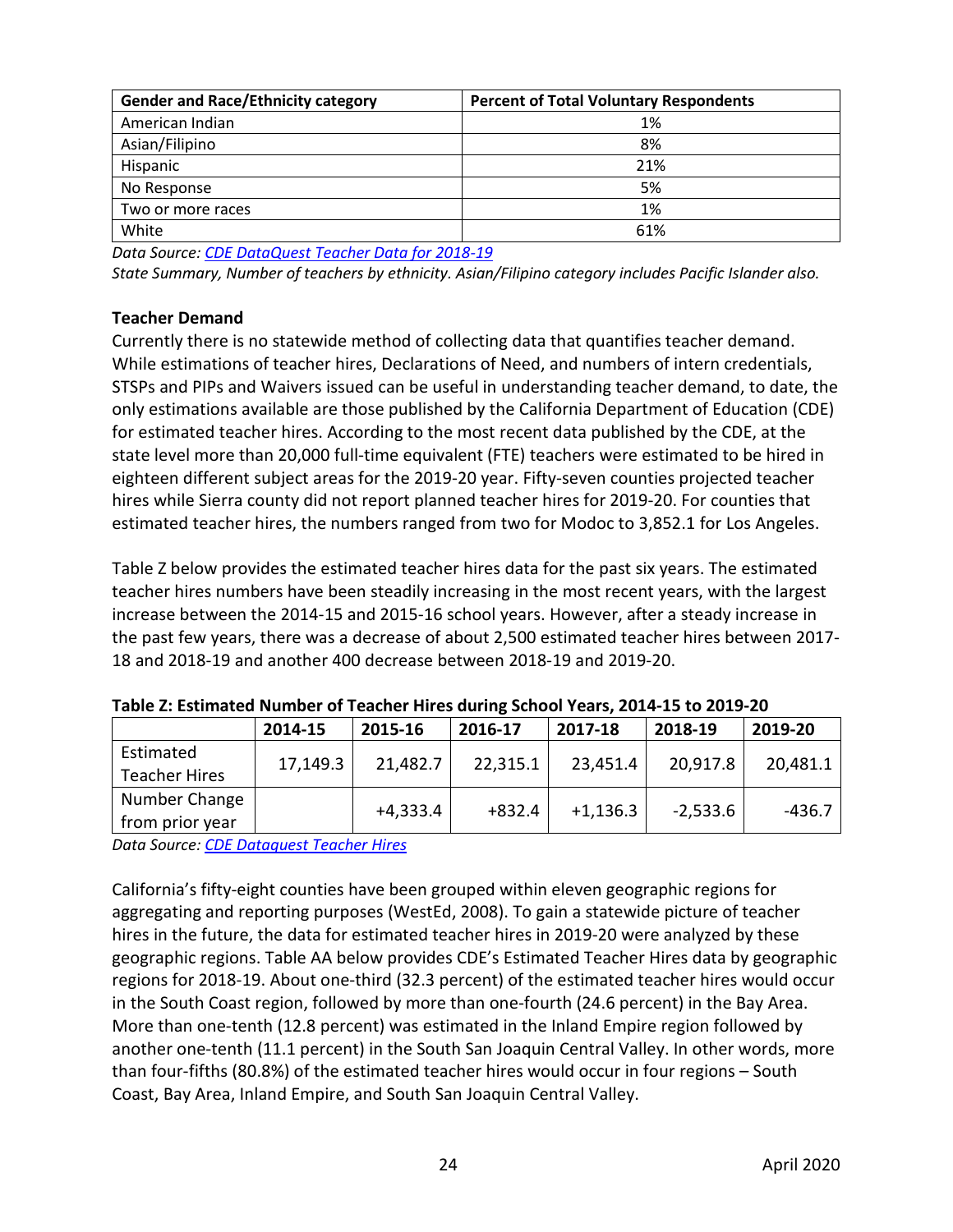| Table AA: Estimated Teacher Hires by Geographic Regions, 2019-20 |
|------------------------------------------------------------------|
|------------------------------------------------------------------|

| <b>Region</b>                                    | County                                                                                                      | <b>Percent of Estimated</b><br><b>Teacher Hires</b> |
|--------------------------------------------------|-------------------------------------------------------------------------------------------------------------|-----------------------------------------------------|
| Bay Area                                         | Alameda, Contra Costa, Marin, Napa, San<br>Francisco, San Mateo, Santa Clara, Santa Cruz,<br>Solano, Sonoma | 24.6%                                               |
| <b>Central Coast</b>                             | Monterey, San Benito, San Luis Obispo, Santa<br><b>Barbara</b>                                              | 4.2%                                                |
| East Inland                                      | Alpine, Amador, Calaveras, Inyo, Mariposa,<br>Mono, Tuolumne                                                | 0.5%                                                |
| <b>Inland Empire</b>                             | Riverside, San Bernardino                                                                                   | 12.8%                                               |
| <b>North Coast</b>                               | Del Notre, Humboldt, Lake, Mendocino,<br>Trinity                                                            | 0.8%                                                |
| North San Joaquin<br><b>Central Valley</b>       | Merced, San Joaquin, Stanislaus                                                                             | 5.1%                                                |
| Northeastern Inland                              | Lassen, Modoc, Nevada, Plumas, *Sierra,<br>Siskiyou                                                         | 0.5%                                                |
| Sacramento<br>Metropolitan Central<br>Valley     | El Dorado, Placer, Sacramento, Yolo                                                                         | 6.1%                                                |
| South Coast                                      | Imperial, Los Angeles, Orange, San Diego,<br>Ventura                                                        | 32.3%                                               |
| South San Joaquin<br><b>Central Valley</b>       | Fresno, Kern, Kings, Madera, Tulare                                                                         | 11.1%                                               |
| <b>Upper Sacramento</b><br><b>Central Valley</b> | Butte, Colusa, Glenn, Shasta, Sutter, Tehama,<br>Yuba                                                       | 1.9%                                                |

Note: Regional categories of California counties are sourced from *[Trends in California teacher demand: a](https://eric.ed.gov/?id=ED502239)  [county and regional perspective, REL 208-No. 057.](https://eric.ed.gov/?id=ED502239)*

*\*Counties without Estimated Teacher Hires for 2019-20*

An analysis of the estimated teacher hires by county and subject areas provided some interesting findings. Table AB shows that more than two-thirds (68.9 percent) of the estimated teacher hires would occur in ten counties: Los Angeles, San Diego, San Bernardino, Riverside, Alameda, Contra Costa, Santa Clara, Orange, Fresno, and Sacramento. About one-fifth (18.8 percent) of the estimated teacher hires would occur in Los Angeles county.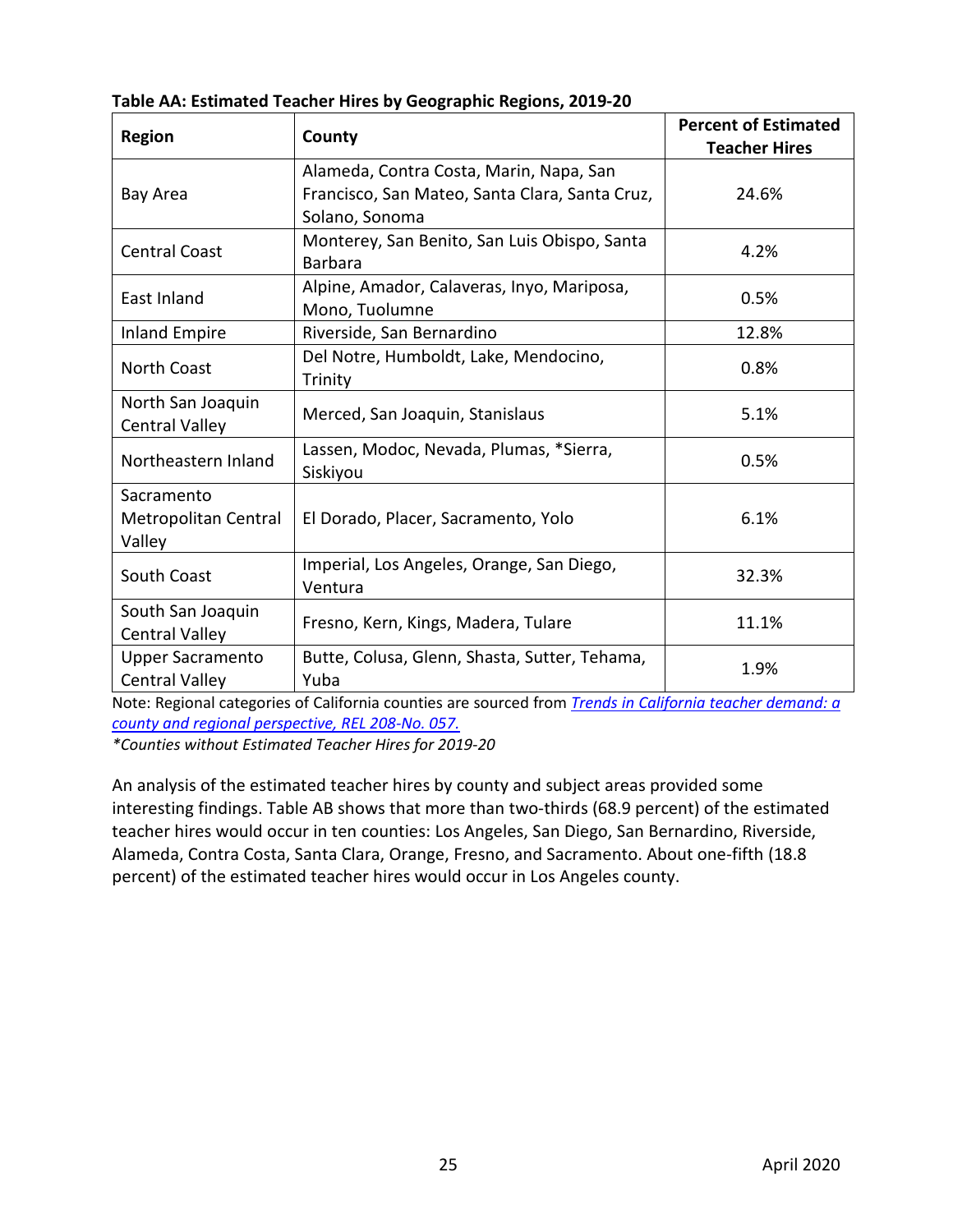| County                       | <b>Estimated Teacher Hires</b> | <b>Percent of Total Estimated Teacher</b><br><b>Hires</b> |
|------------------------------|--------------------------------|-----------------------------------------------------------|
| Los Angeles                  | 3,852.1                        | 18.8%                                                     |
| San Diego                    | 1,608.1                        | 7.9%                                                      |
| San Bernardino               | 1,395.6                        | 6.8%                                                      |
| Riverside                    | 1,230.0                        | 6.0%                                                      |
| Alameda                      | 1,186.9                        | 5.8%                                                      |
| Contra Costa                 | 1,146                          | 5.6%                                                      |
| Santa Clara                  | 1,142.5                        | 5.6%                                                      |
| Orange                       | 871.3                          | 4.3%                                                      |
| Fresno                       | 870.1                          | 4.2%                                                      |
| Sacramento                   | 801.3                          | 3.9%                                                      |
| <b>Total of Ten Counties</b> | 14,103.9                       | 68.9%                                                     |
| <b>Statewide Total</b>       | 20,481.1                       | 100.0%                                                    |

#### **Table AB: Estimated Teacher Hires by County, 2019-20**

*Data Source[: CDE Datquest Teacher Hires](https://dq.cde.ca.gov/dataquest/dqcensus/StfTchHires.aspx?cdcode=00&agglevel=State&year=2019-20)*

Table AC shows nearly one-third (30.6 percent) of all estimated teacher hires would be in selfcontained classrooms (Multiple Subject) and special education would account for another 19 percent. English/Drama teachers would account for another one-tenth (9.2 percent). The number of estimated teacher hires in Social Sciences would account for 5.2 percent. Mathematics, Life Sciences and Physical Sciences teachers together would account for another 16.3 percent. In other words, more than four-fifths (80.3 percent) of the estimated teacher hires in 2019-20 would occur in seven subjects.

**Table AC: Estimated Teacher Hires by Subject Areas, 2019-20**

|                                                          | <b>Estimated</b> | <b>Percent of Total</b>  |       |
|----------------------------------------------------------|------------------|--------------------------|-------|
|                                                          | <b>Teacher</b>   | <b>Estimated Teacher</b> |       |
| <b>Subject Area</b>                                      | <b>Hires</b>     | <b>Hires</b>             |       |
| Self-Contained Classrooms (Multiple Subject)             | 6,267.2          | 30.6%                    |       |
| <b>Special Education (Education Specialist)</b>          | 3,885.0          | 19.0%                    |       |
| English/Drama (Single Subject-English)                   | 1,885.0          | 9.2%                     |       |
| Mathematics (Single Subject-Mathematics)                 | 1,836.8          | 9.0%                     |       |
| Social Sciences (Single Subject-History/Social Sciences) | 1,056.8          | 5.2%                     |       |
| Life Sciences (Single Subject-Biology)                   | 786.6            | 3.8%                     |       |
| Physical Sciences (Single Subject-Chemistry,             | 3.5%             |                          | 720.1 |
| Geosciences, and Physics)                                |                  |                          |       |
| <b>Total of Seven Subject Areas</b>                      | 16,437.4         | 80.3%                    |       |
| <b>Statewide Total</b>                                   | 20,481.1         | 100.0%                   |       |

*Data Source[: CDE Dataquest Teacher Hires](https://dq.cde.ca.gov/dataquest/dqcensus/StfTchHires.aspx?cdcode=00&agglevel=State&year=2019-20)*

In summary, in 2019-20, more than two-thirds of the estimated teacher hires would be in ten counties and in seven subject areas. This pattern was fairly similar in prior years as well.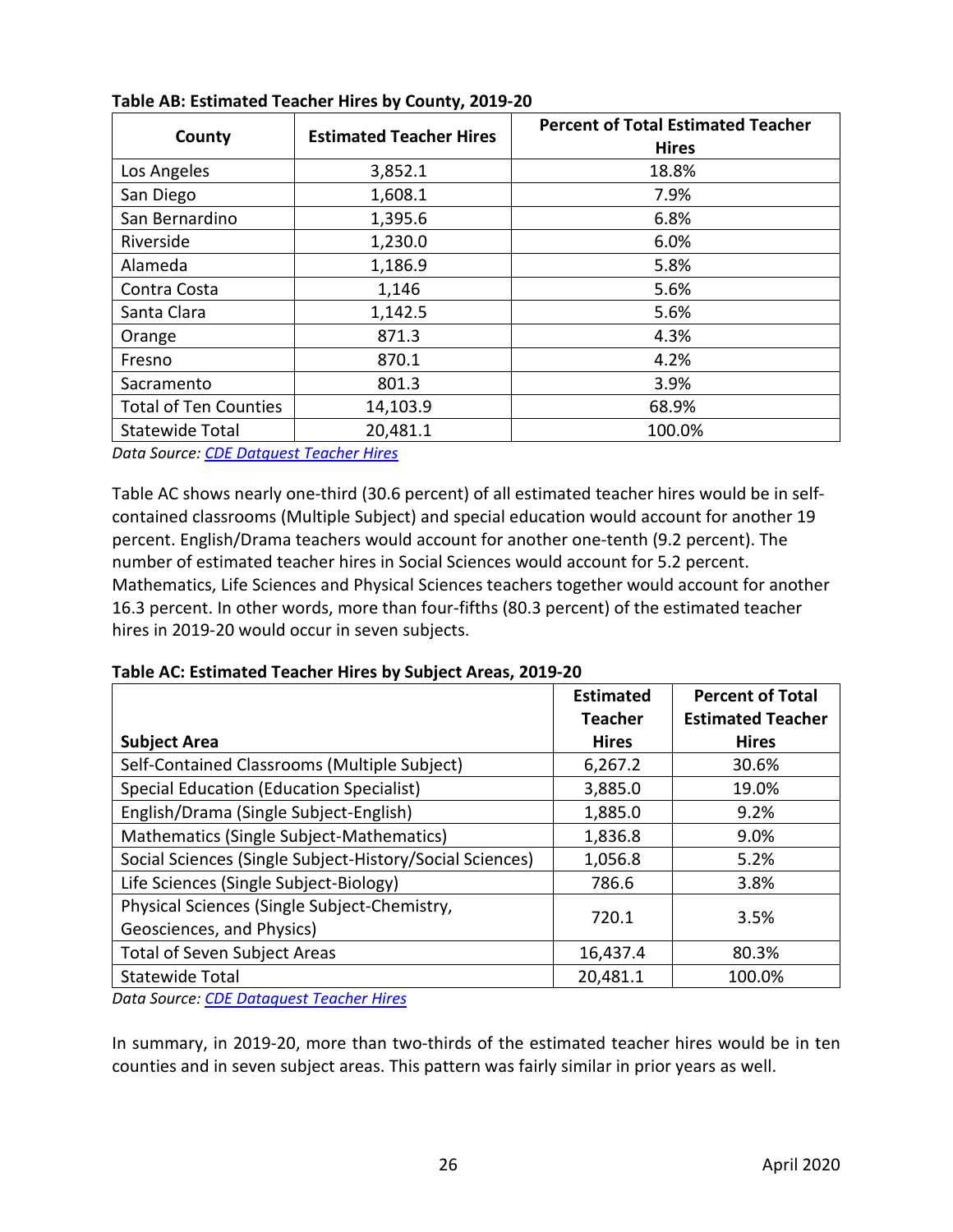# <span id="page-30-0"></span>**Summary of Selected Findings from the Full Report**

Selected findings provided below summarize the information contained in the full report for California during fiscal year 2018-19:

- Overall, there was a small increase in the number of newly issued credentials for Multiple Subject and Single Subject, but a decline for Education Specialist credentials.
- After a steady decline for ten consecutive years, 2018-19 was the fifth year in which there was an increase in the new teaching credentials. (Table A)
- The number of new credentials issued showed an increase for California IHE-Prepared (five percent), and for California District-Prepared (35.5 percent) while showing a decline for Out-of-State-Prepared (6.4 percent). (Tables B, C and D)
- California IHEs prepared nearly three-fourths (75.1 percent) of the total new teaching credentials issued in 2018-19. (Table F)
- After a steady decline for a number of years in the number of candidates enrolled in teacher preparation programs, there was an increase of 4.7 percent between 2016-17 and 2017-18 (Table N). Overall, teacher preparation program enrollment increased by about 6,000 candidates in the past five years. (Figure 2)
- There has been a steady increase of candidates enrolled in intern programs in the past five years. There was an increase of 7.6 percent for University Intern programs while there was a decrease of 7.4 percent for District Intern programs, with an overall increase of 4.9 percent between 2017-18 and 2018-19. (Table I)
- There has been a dramatic increase in teaching permits (PIP and STSP) issued in the past five years. But, both STSPs and PIPs showed a small increase (0.7 percent and 11.4 percent, respectively) between 2017-18 and 2018-19. (Table R)
- GELAP for Multiple Subjects and GELAP for Single Subjects showed a small increase (0.8 percent and 15.2 percent, respectively). SELAP showed a decline (4.8 percent) between 2017-18 and 2018-19. When all three types of Limited Assignment Teaching Permits are combined, there was an increase of 9.8 percent between 2017-18 and 2018-19. (Table S)
- There was an increase in the number of waivers issued for teaching credentials by 11.9 percent between 2017-18 and 2018-19. (Table T)
- Due to the increase in intern credentials, permits, and waivers, the proportion of fully credentialed teachers at the state level was estimated to decline by 0.2 percent. (Table W)
- The average age of new credential holders differed by teaching credentials, ranging from an average age of 30.4 years for new Multiple Subject preliminary credential holders to 38.7 years for new Education Specialist district intern candidates. (Table X)
- Nearly three-fourths (73 percent) of the current teaching force are female and nearly two-thirds (61 percent) were White. (Table Y)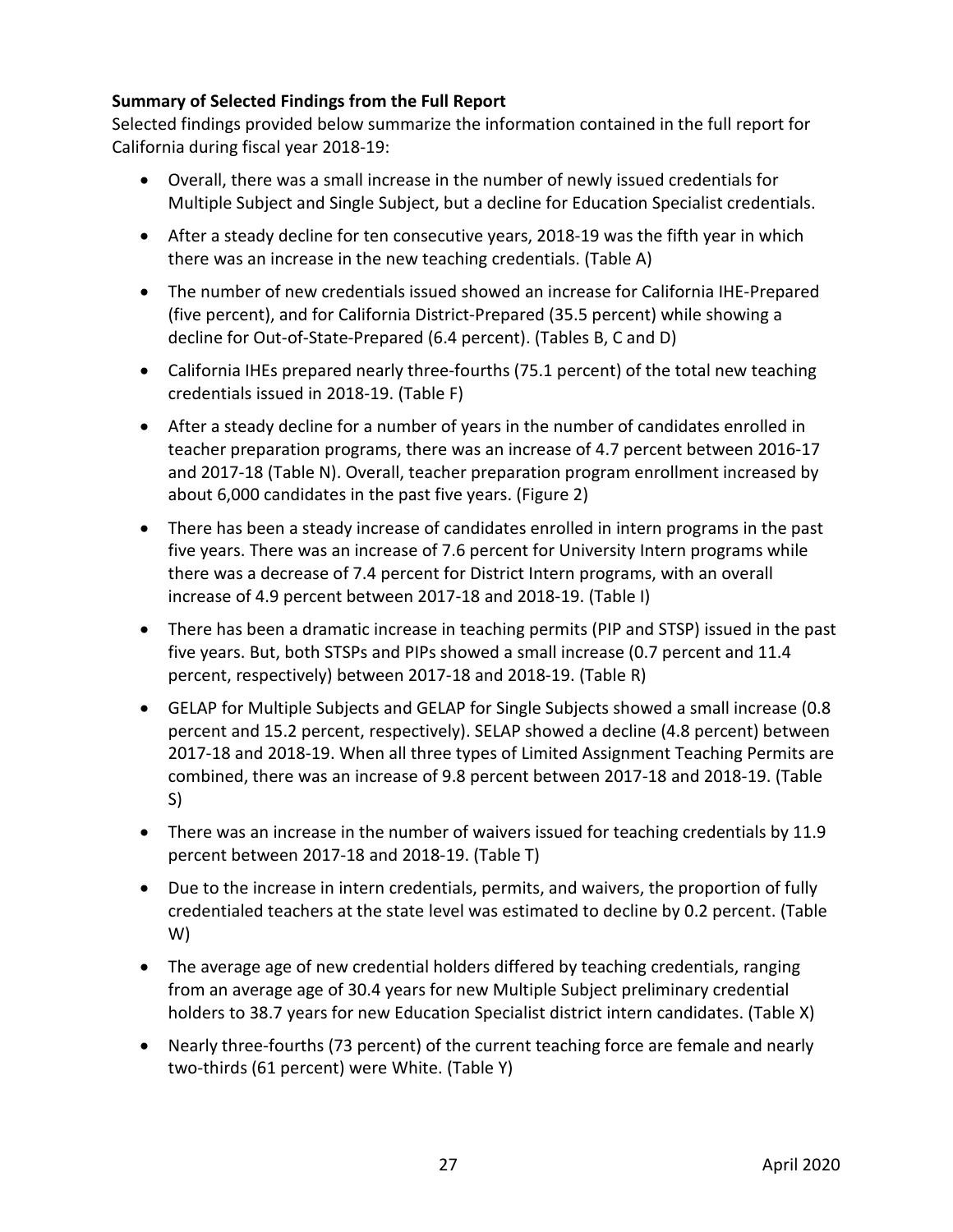• The estimated teacher hires data for 2019-20 indicate that more than two-thirds of the estimated teacher hires would occur in ten counties and in seven subject areas. (Table AC)